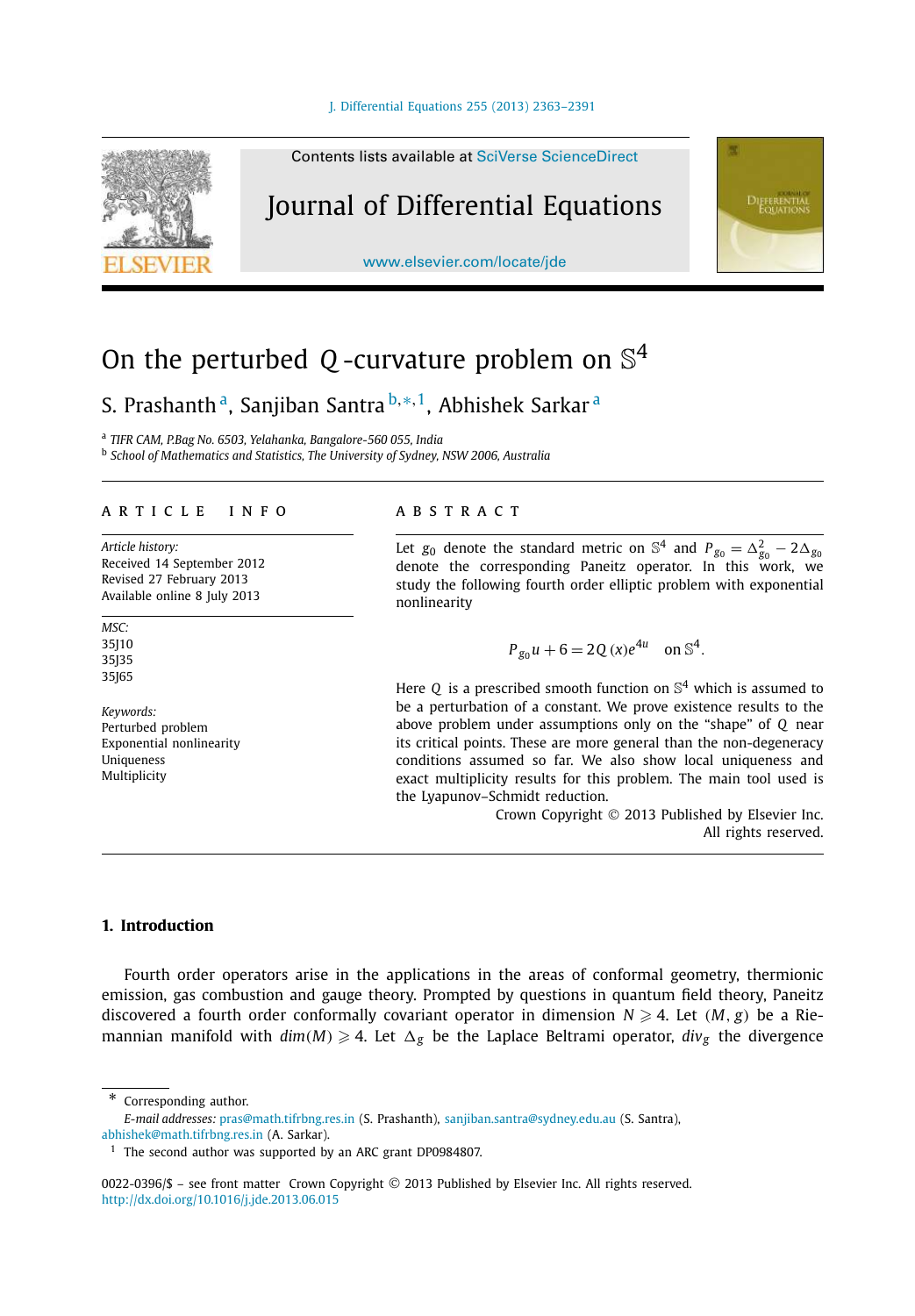operator, *d* the differential and  $S_g$ ,  $Ric_g$  denote the scalar curvature and Ricci tensor of the metric *g* respectively. When  $N = 4$ , the Paneitz operator  $P_g$  can be written in the form

$$
P_g \psi = \Delta_g^2 \psi + \text{div}_g \left( \frac{2}{3} S_g - 2Ric_g \right) d\psi,
$$

where  $\psi \in C^{\infty}(M)$  (see Paneitz [17], Chang and Yang [6]).

If  $dim(M) = 4$ , the analogue of the Gauss curvature for a surface is the so-called O-curvature function given as

$$
Q_g = -\frac{1}{12} (\Delta_g S_g - S_g^2 + 3|Ric_g|^2).
$$

In fact, Paneitz operator was generalized by T. Branson for  $N \geqslant 3$  (see [3]). Let us now consider the question:

*Given a smooth function Q on* S 4 *, does there exist a metric g conformal to the standard metric g*<sup>0</sup> *such that*  $Q = Q_g$ ?

If we assume a conformal transformation of the form  $g=e^{4w}g_0$ , the answer to the above question is "yes" iff we can solve for *w* in the equation

$$
P_{g_0}w + 2Q_{g_0} = 2Qe^{4w}
$$
 on  $\mathbb{S}^4$ .

It can be checked that  $Q_{g_0} \equiv 3$  and that the Paneitz operator on (S<sup>4</sup>,  $g_0$ ) is given by  $P_{g_0} = \Delta_{g_0}^2 - 2\Delta_{g_0}$ . Hence, we look to solve for *w* in the problem

$$
(\Delta_{g_0}^2 - 2\Delta_{g_0})w + 6 = 2Qe^{4w} \quad \text{on } \mathbb{S}^4. \tag{1.1}
$$

Integrating (1.1) over  $\mathbb{S}^4$ , one obtains that the total *Q*-curvature of  $(\mathbb{S}^4, g_0)$  denoted by  $k_{g_0}$ , which is a conformal invariant, satisfies

$$
k_{g_0} = \int\limits_{\mathbb{S}^4} Q e^{4w} = \int\limits_{\mathbb{S}^4} Q_{g_0} = 3 \text{ vol}(\mathbb{S}^4).
$$

Furthermore, if g is conformal to  $g_0$ , the Weyl tensor of  $(\mathbb{S}^4,g)$  vanishes identically and the following Gauss–Bonnet type formula holds

$$
\int_{\mathbb{S}^4} \mathbb{Q}_g = 4\pi^2 \chi(\mathbb{S}^4) = 8\pi^2
$$
\n(1.2)

where  $\chi$  is the Euler characteristic. This immediately gives the first obstruction: If  $Q \le 0$ , then (1.1) has no solution. More subtle obstructions similar to the Kazdan–Warner identities [14] can be shown in the case of  $(1.1)$  as well (see Section 5 for details). The problem  $(1.1)$  is variational and the solutions can be characterized as critical points of the following functional on  $H^2(\mathbb{S}^4)$ 

$$
J(u) = \frac{1}{\text{vol}(\mathbb{S}^4)} \int_{\mathbb{S}^4} (u P_{g_0} u + 4u) d\mu_{g_0} - 3 \log \left( \frac{1}{\text{vol}(\mathbb{S}^4)} \int_{\mathbb{S}^4} Q e^{4u} d\mu_{g_0} \right).
$$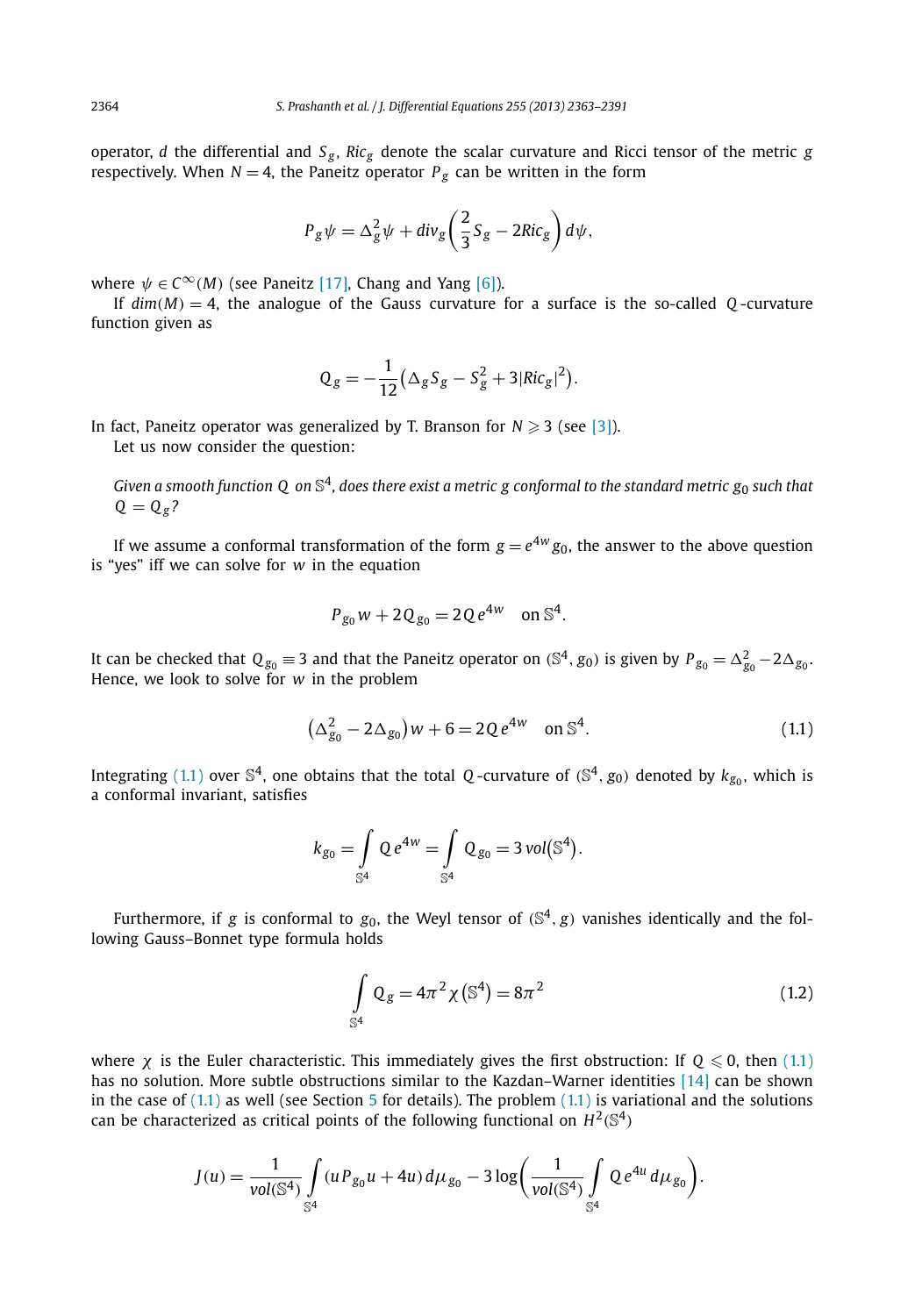However, the functional fails to satisfy Palais Smale condition. Hence, for these reasons, solvability of (1.1) is not straight forward.

Using ideas similar to the ones used in  $[4,5,7]$  to solve Nirenberg's problem on  $\mathbb{S}^N$ , Wei and Xu [20] proved existence of solutions of  $(1.1)$  when  $0 > 0$  satisfies the non-degeneracy condition

$$
\left(\Delta Q\left(x\right)\right)^{2} + \left|\nabla Q\left(x\right)\right|^{2} \neq 0, \tag{1.3}
$$

and the vector field  $G:\mathbb{S}^N\to \mathbb{R}^{N+1}$  defined by

$$
G(x) = (-\Delta Q(x), \nabla Q(x))
$$
\n(1.4)

has  $deg(\frac{G}{|G|}, \mathbb{S}^N) \neq 0$ . Later, in the work [20], they extended their results to very general pseudodifferential operators on  $\mathbb{S}^N$  which look like  $(-\Delta)^{\frac{N}{2}}$  when  $N$  is odd. To our knowledge it seems that the non-degeneracy condition  $(1.3)$  is crucially required in  $[7,19,20]$  to obtain a-priori estimates for the solution of  $(1.1)$ .

The other approach is via the heat-flow as done in [18,2,15]. In particular, Malchiodi and Struwe [15], proved existence of a solution to (1.1) assuming that *Q* is a Morse function (i.e., has only non-degenerate critical points *p*) with Morse Index  $\text{ind}(Q, p)$  such that  $\Delta Q(p) \neq 0$  and satisfies the index count

$$
\sum_{\nabla Q(p)=0, \Delta Q(p)<0} (-1)^{ind(Q,p)} \neq 1.
$$

Consider the inverse of the stereographic projection

$$
\Pi:\mathbb{R}^4\to\mathbb{S}^4
$$

given by

$$
x\mapsto \left(\frac{2x}{1+|x|^2},\frac{|x|^2-1}{|x|^2+1}\right).
$$

The round metric  $g_0$  is given in terms of the stereographic co-ordinate system as

$$
g_0 = \frac{4 dx^2}{(1+|x|^2)^2}.
$$

By a direct computation,

$$
P_{g_0}\Phi(u) = \frac{(1+|x|^2)^4}{16}\Delta^2 u \quad \text{for all } u \in C^\infty(\mathbb{R}^4)
$$

where

$$
\Phi(u)(y) = u(x) + \log(1 + |x|^2) - \log 2, \quad y = \Pi(x).
$$

Then (1.1) reduces to

$$
\Delta^2 u = 2\tilde{Q}(x)e^{4u} \quad \text{in } \mathbb{R}^4 \text{ where } \tilde{Q} = Q \circ \Pi. \tag{1.5}
$$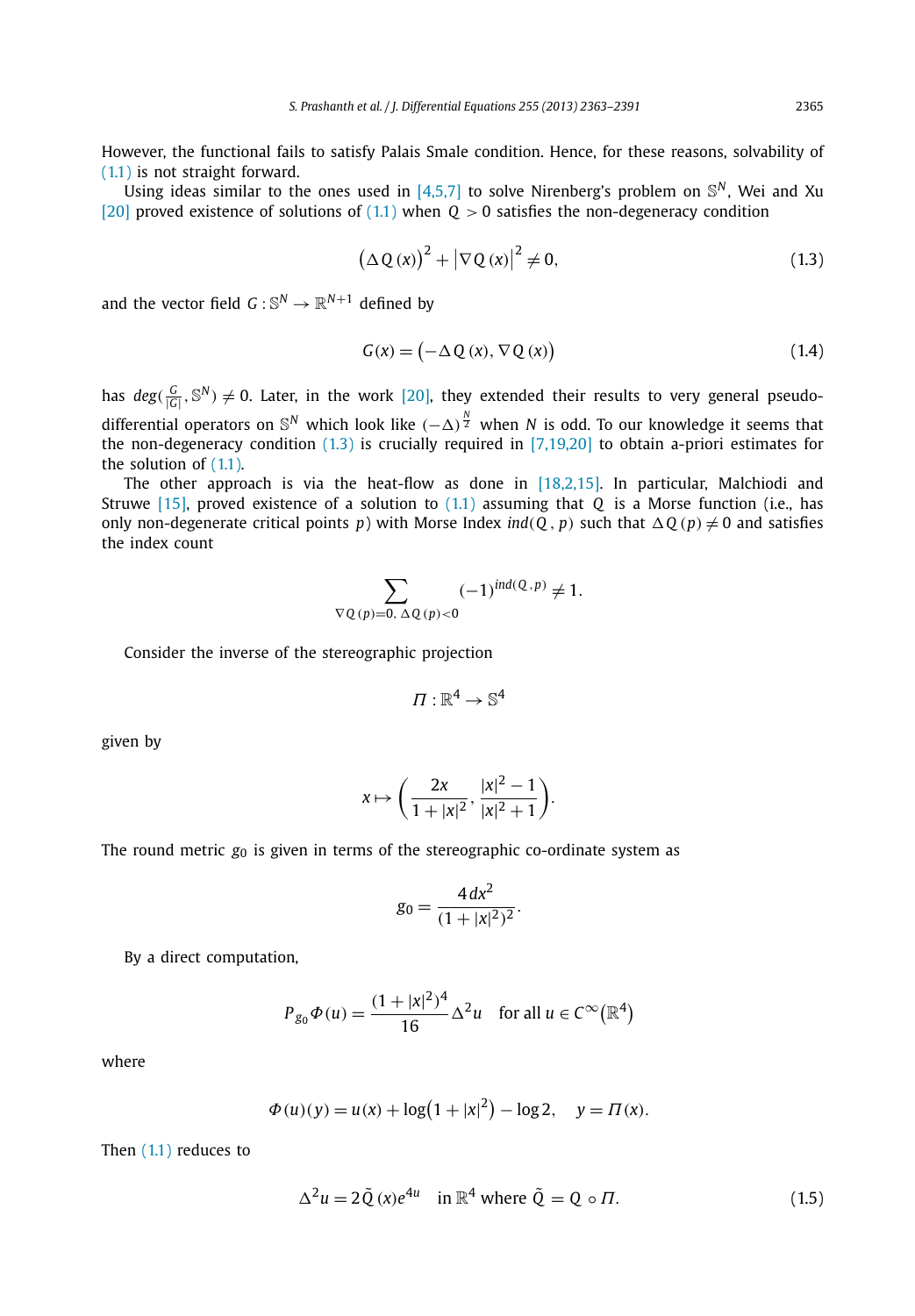We would like to study the problem (1.1) by taking *Q* to be a perturbation of a constant function. More precisely, we let  $Q = 3(1 + \varepsilon h)$  where *h* is a smooth function on  $\mathbb{S}^4$  and  $\varepsilon > 0$  is a small parameter. Using the stereographic projection from  $\mathbb{S}^4$  to  $\mathbb{R}^4$ , we transform (1.1) (with  $f$  denoting the transformed function *h*) to the following problem

$$
\Delta^2 u = 6(1 + \varepsilon f(x))e^{4u} \quad \text{in } \mathbb{R}^4. \tag{1.6}
$$

Note that the problem  $(1.6)$  is a perturbation of the following problem

$$
\begin{cases} \Delta^2 U = 6e^{4U} & \text{in } \mathbb{R}^4, \\ \int e^{4U} < +\infty \\ \mathbb{R}^4 \end{cases}
$$
 (1.7)

whose solutions in the space *E* (see below for definition of *E*) are classified by Lin [12] as

$$
U_{\delta, y}(x) = \log \frac{2\delta}{\delta^2 + |x - y|^2}, \quad \text{with } (\delta, y) \in \mathbb{R}^+ \times \mathbb{R}^4.
$$
 (1.8)

We remark that, if  $U = U_{1,0}$  solves (1.7), then so does the function  $w(x) = U_{1,0}(\frac{x}{|x|^2}) - 2\log|x|$ .

In this work, taking advantage of the fact that we are in a perturbative situation, we show existence of a solution to (1.6) without assuming that *Q* (and hence *f* ) satisfies the non-degeneracy conditions as in (1.3). In particular, we do not assume *Q* to be a Morse function. What we assume is something about the "shape" of *Q* near the critical points (see the definition of the quantity  $C_{\beta,\xi}$  in Section 8). As in the previous works, the main idea is to define a suitable vector field  $\mathcal{V}_0$  on  $\R^+ \times \R^N$ (see (1.14)). A stable zero (see Definition 1.5) ( $\delta, y$ )  $\in \mathbb{R}^+ \times \mathbb{R}^N$  of  $\mathcal{V}_0$  will make the corresponding  $U_{\delta,\nu}$  a "bifurcation point" for a continuum of solutions to (1.6) as  $\varepsilon \to 0$ . For a precise statement of this fact see Theorem 1.1 below. If we assume that this zero is "stable" in the more standard sense, we can show that this "bifurcation" branch from  $U_{\delta, \gamma}$  is locally unique; this also leads to an exact multiplicity result for (1.6) for all small  $\varepsilon > 0$ . For a precise statement of such uniqueness and multiplicity see Theorems 1.3 and 1.4 below.

It is not possible to study (1.6) directly in a variational framework as  $\Delta U \notin L^2(\mathbb{R}^4)$ . Due to this fact we will work in a non-variational framework using weighted Sobolev spaces as in [16,10,20] to perform the Lyapunov–Schmidt reduction.

Let  $\omega(x) = (1 + |x|^2)$ . We introduce the following weighted Sobolev spaces:

**Definition 1.1.** Let  $E = \{u \in W_{loc}^{4,2}(\mathbb{R}^4) \mid \omega^2 \Delta^2 u, \omega^{-2} u \in L^2(\mathbb{R}^4)\}$  equipped with the inner product  $\langle u, v \rangle_E = \int_{\mathbb{R}^4} \omega^4 \Delta^2 u \Delta^2 v + \int_{\mathbb{R}^4} \omega^{-4} u v.$ 

# **Definition 1.2.** Let

$$
H = \left\{ u \in W_{loc}^{4,2}(\mathbb{R}^4) \mid \omega^2 \Delta^2 u, \omega \middle| \nabla(\Delta u) \middle|, \Delta u, \omega^{-1} \middle| \nabla u \middle|, \omega^{-2} u \in L^2(\mathbb{R}^4) \right\}
$$

with the inner product

$$
\langle u, v \rangle_H = \int_{\mathbb{R}^4} \omega^4 \Delta^2 u \Delta^2 v + \int_{\mathbb{R}^4} \omega^2 \nabla(\Delta u) \cdot \nabla(\Delta v) + \int_{\mathbb{R}^4} \Delta u \Delta v
$$

$$
+ \int_{\mathbb{R}^4} \omega^{-2} \nabla u \cdot \nabla v + \int_{\mathbb{R}^4} \omega^{-4} uv.
$$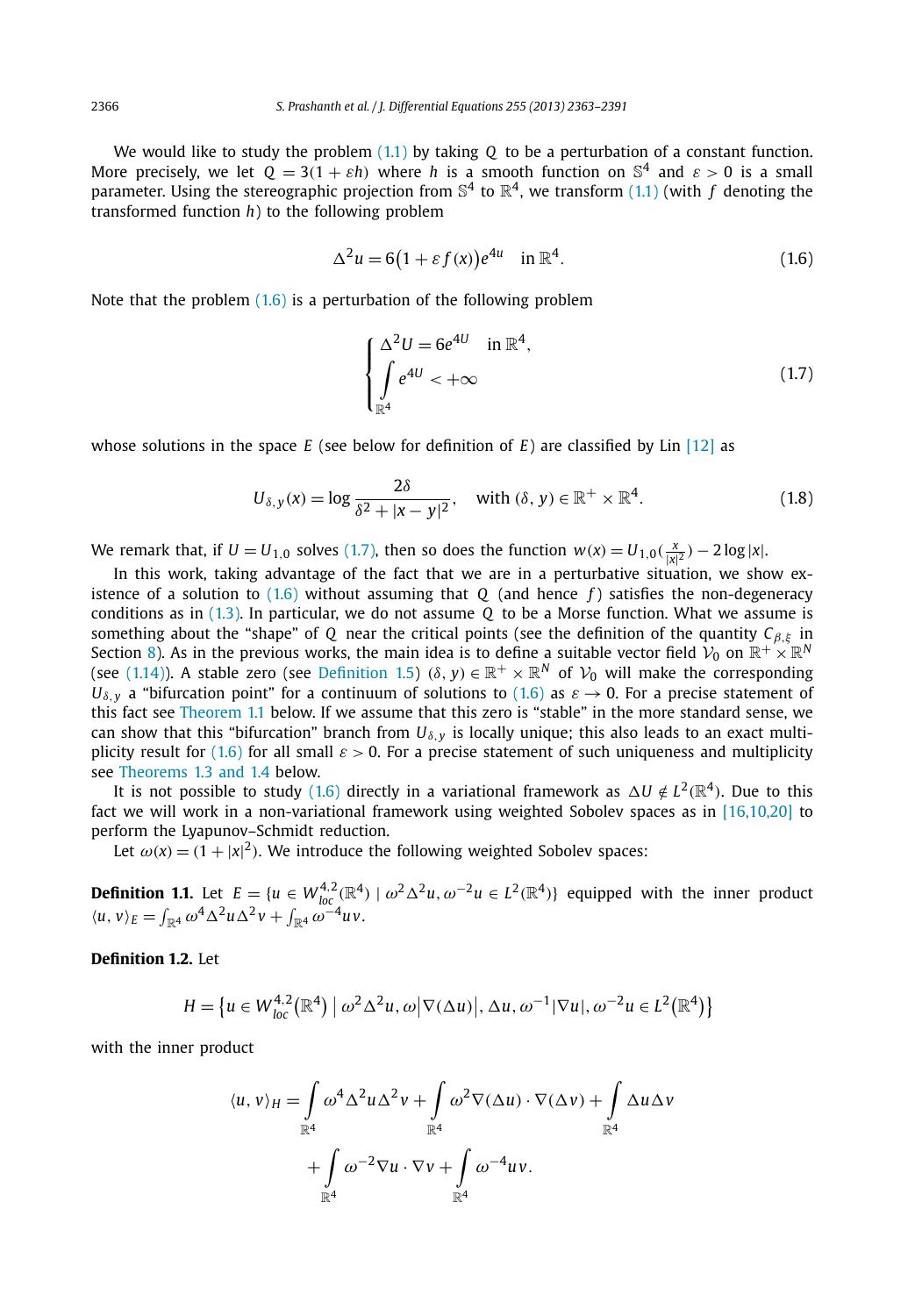**Definition 1.3.**

$$
\tilde{H} = \{ u \in L^2_{loc}(\mathbb{R}^4) \mid \omega^2 u \in L^2(\mathbb{R}^4) \}
$$

with the inner product

$$
\langle u, v \rangle_{\tilde{H}} = \int_{\mathbb{R}^4} \omega^4 u v \, dx.
$$

Finally,

**Definition 1.4.** Let  $\omega_{\delta,y}(x) = (\delta^2 + |x-y|^2)$ . We define  $E_{\delta,y}$ ,  $H_{\delta,y}$  and  $\tilde{H}_{\delta,y}$  by replacing the weight  $\omega$ by  $\omega_{\delta, y}$  in the definitions of *E*, *H* and  $\tilde{H}$  respectively.

**Remark 1.1.** It is easy to see that  $U_{\delta, \gamma} \in E_{\delta, \gamma}$  for all  $(\delta, y)$ .

**Remark 1.2.** We can easily check that the spaces  $H_{\delta,y},\;E_{\delta,y}$  and  $\tilde{H}_{\delta,y}$  are uniformly equivalent as Hilbert spaces to H, E and  $\tilde H$  respectively as  $(\delta, y)$  varies over a compact set  $K \subset \mathbb{R}^+ \times \mathbb{R}^4.$ 

**Remark 1.3.** It is easy to see that  $H_{\delta, \gamma}$  is continuously embedded in  $E_{\delta, \gamma}$ .

We denote the derivatives of  $U_{\delta,y}$  as follows ( $i = 1, 2, 3, 4$ )

$$
\begin{cases}\n\psi_{\delta,y}^{(0)}(x) = \frac{\partial U_{\delta,y}}{\partial \delta} = \frac{(|x - y|^2 - \delta^2)}{\delta(\delta^2 + |x - y|^2)},\\ \n\psi_{\delta,y}^{(i)}(x) = \frac{\partial U_{\delta,y}}{\partial x_i} = -\frac{2(x_i - y_i)}{(\delta^2 + |x - y|^2)}.\n\end{cases}
$$
\n(1.9)

As noted before, the solutions of  $(1.7)$  form a five dimensional manifold which we denote by

$$
\mathcal{M} = \left\{ U_{\delta, y} \colon (\delta, y) \in \mathbb{R}^+ \times \mathbb{R}^4 \right\}.
$$

For any compact  $K \subset \mathbb{R}^+ \times \mathbb{R}^4$  define

$$
d(u, \mathcal{M}_K) = \inf_{(\delta, y) \in K} ||u - U_{\delta, y}||_{H_{1,0}}.
$$

Let the vector field  $\mathcal{V}_0$  :  $\mathbb{R}^+ \times \mathbb{R}^4 \to \mathbb{R}$  be defined as

$$
\mathcal{V}_0(\delta, y) = \bigg( \int_{\mathbb{R}^4} f(x) e^{4U_{\delta, y}} \psi_{\delta, y}^{(0)}(x) dx, \dots, \int_{\mathbb{R}^4} f(x) e^{4U_{\delta, y}} \psi_{\delta, y}^{(4)}(x) dx \bigg). \tag{1.10}
$$

We note that  $V_0$  is a gradient vector field as

$$
\mathcal{V}_0(\delta, y) = \nabla J(\delta, y) \quad \text{where } J(\delta, y) = \int_{\mathbb{R}^4} f(x) e^{4U_{\delta, y}} dx. \tag{1.11}
$$

We make the following definition of a stable vector field: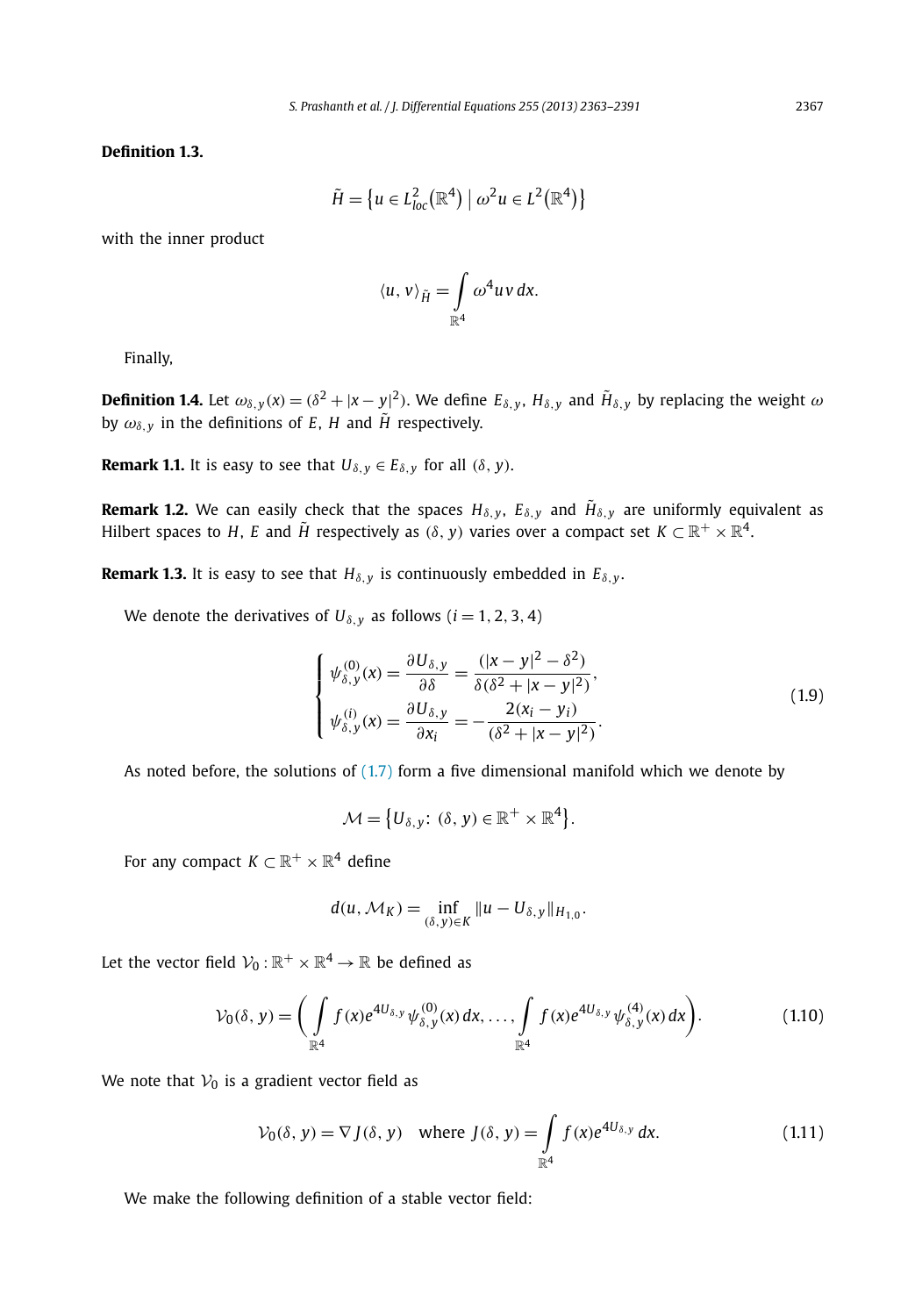**Definition 1.5.** Let  $\varOmega\subset\mathbb{R}^N$  be an open set. We call a point  $P\in\varOmega$  as a stable zero for a vector field  $\mathcal{V}_0 \in C(\Omega;\mathbb{R}^N)$  if  $\mathcal{V}_0(P) = 0$  and for any sequence of vector fields  $\mathcal{V}_\varepsilon \in C(\Omega;\mathbb{R}^N)$  converging uniformly to *V* in a neighborhood of *P*, there exist a zero  $P_{\varepsilon}$  of  $V_{\varepsilon}$  with  $P_{\varepsilon} \to P$  as  $\varepsilon \to 0$ .

We now state the theorems we will prove.

**Theorem 1.1** ("Bifurcation" from a stable zero). Let  $K\subset \R^+\times \R^4$  be a compact set with a nonempty interior. *Let*  $(\delta, y) \in K$  *be a stable zero of the vector field*  $V_0$ *. Then there exists an*  $\varepsilon_0 > 0$  *depending on* K such that (1.6) *admits a solution u<sub>ε</sub> for all*  $\varepsilon \in (0, \varepsilon_0)$ *. Moreover, u<sub>\varepsilon</sub> = U* $<sub>δε</sub>,  $y_{\varepsilon} + \phi_{\varepsilon}$  *with*  $\|\phi_{\varepsilon}\|_{H_{\delta y}} = O(\varepsilon)$  *and*  $(\delta_{\varepsilon}, y_{\varepsilon}) \to$ </sub>$ (δ, *y*)*.*

**Theorem 1.2** *(Necessary condition). Let*  $u_{\varepsilon}$  *<i>be a sequence of solution of* (1.6) *such that*  $||u_{\varepsilon} - U_{\delta,y}||_{H_{\delta,y}} \to 0$ *. Then*  $V_0(\delta, y) = 0$ *.* 

**Theorem 1.3** (Local uniqueness). Let  $K \subset \mathbb{R}^+ \times \mathbb{R}^4$  with a nonempty interior. Let  $(\delta, y) \in K$  be a zero of the  $\emph{vector field $\mathcal{V}_0(\delta,y)$ such that $D^2\text{ } J(\delta,y)$ is invertible. Furthermore, suppose $f$ satisfies}$ 

$$
\left|\nabla f(x)\right| \leqslant C.\tag{1.12}
$$

*If*  $\{u_{\varepsilon,i}\}\$ *, i* = 1, 2 *are two sequences of solutions of* (1.6) *such that* 

$$
||u_{\varepsilon}-U_{\delta,y}||_{H_{\delta,y}}\to 0 \quad \text{as } \varepsilon\to 0,
$$

*then there exists*  $\varepsilon_0(K) > 0$  *depending on* K such that for all  $\varepsilon \in (0, \varepsilon_0)$  we obtain  $u_{\varepsilon,1} \equiv u_{\varepsilon,2}$ .

**Theorem 1.4** *(Exact multiplicity). Let*  $V_0$  *have only finitely many zeroes all of which are stable and contained* in a compact set  $K\subset\R^+\times\R^4.$  Suppose that at any stable zero of  $\mathcal{V}_0$  the Hessian D<sup>2</sup> J is invertible. Then there *exists a*  $\rho_0 = \rho_0(K) > 0$  *and*  $\varepsilon_0 = \varepsilon_0(\rho_0) > 0$  *such that for all*  $\varepsilon \in (0, \varepsilon_0)$ *, the problem* (1.6) *has exactly the same number of solutions u with*  $d(u, \mathcal{M}_K) < \rho_0$  *as the number of stable zeroes of*  $\mathcal{V}_0$ *.* 

**Remark 1.4.** The proof of the above theorems are done using Lyapunov–Schmidt reduction carried out for the nonlinear solution operator (see (2.6)) between the spaces  $H_{\delta,y}$  and  $\tilde{H}_{\delta,y}$ . The calculations for this reduction are given in Sections 2 and 3.

**Remark 1.5.** Consider the problem

$$
\Delta^2 u = 6e^{4u} + \varepsilon \Psi(x, u) \quad \text{in } \mathbb{R}^4 \tag{1.13}
$$

where  $\Psi:\mathbb{R}^4\times\mathbb{R}^+\to\mathbb{R}$  is continuous and twice differentiable in the second variable and satisfies

$$
\sup_{x \in \mathbb{R}^4} [|\Psi(x, u)| + |\Psi_u(x, u)| + |\Psi_{uu}(x, u)|] \le Ce^{4u};
$$
  

$$
|\nabla_x \Psi(x, u)| \le Ce^{4u}.
$$

An inspection of the proofs of Theorems  $1.1-1.4$  shows that they hold for the problem  $(1.13)$  as well if we replace the vector field  $V_0$  by the following

$$
\widetilde{\mathcal{V}}_0(\delta, y) = \bigg( \int\limits_{\mathbb{R}^4} \Psi(x, U_{\delta, y}) \psi_{\delta, y}^{(0)}(x) dx, \dots, \int\limits_{\mathbb{R}^4} \Psi(x, U_{\delta, y}) \psi_{\delta, y}^{(4)}(x) dx \bigg). \tag{1.14}
$$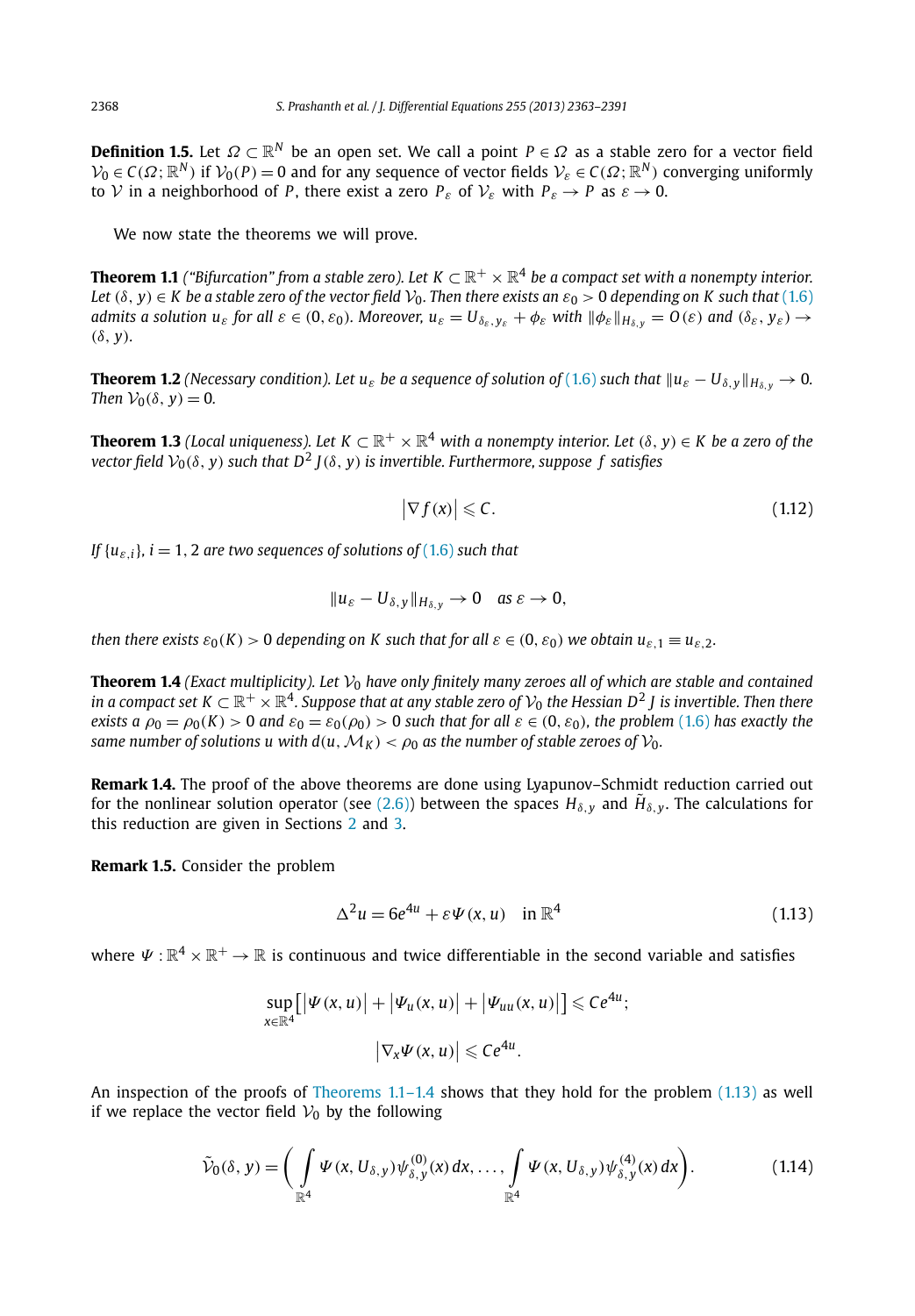**Remark 1.6.** A similar kind of result was obtained by Grossi [9] for single peak solutions of the subcritical singularly perturbed nonlinear Schrödinger equation

$$
\begin{cases}\n\varepsilon^2 \Delta u - V(x)u + u^p = 0 & \text{in } \mathbb{R}^N, \\
u > 0 & \text{in } \mathbb{R}^N, \\
u \in H^1(\mathbb{R}^N).\n\end{cases}
$$
\n(1.15)

By exploiting the "shape" of the potential  $V \in C^1(\mathbb{R}^N)$  near its critical points, the author obtained exact multiplicity results for (1.15) whenever  $\varepsilon > 0$  is sufficiently small. In addition, if *P* is a nondegenerate critical point of *V* , the author showed that there is a unique solution concentrating at *P* .

**Remark 1.7.** Moreover, Theorems 1.1–1.4 hold for the equation

$$
(-\Delta)^m u = (2m - 1)!(1 + \varepsilon f(x))e^{2mu} \quad \text{in } \mathbb{R}^{2m}
$$
 (1.16)

where  $m \in \mathbb{N}$ . The construction of solution follows from Wei and Xu [21].

**Remark 1.8.** The following problem was studied by Felli [8]

$$
\begin{cases}\n\Delta^2 u = (1 + \varepsilon f(x))u^{\frac{N+4}{N-4}} & \text{in } \mathbb{R}^N, \\
u > 0 & \text{in } \mathbb{R}^N, \\
u \in \mathcal{D}^{2,2}(\mathbb{R}^N),\n\end{cases}
$$
\n(1.17)

for  $N \geqslant 5$ . Existence to the above problem is shown in [8] assuming a suitable "shape" for *f* near a critical point. In particular, an expansion of the form

$$
f(x) = f(\eta) + \sum a_j |y - \eta|^\beta + o(|y - \eta|^\beta) \text{ as } y \to \eta, \ \beta \in (1, N)
$$

is assumed at a critical point  $\eta$ . We remark that the problem  $(1.17)$  is variational and can be handled in the Sobolev space  $\mathcal{D}^{2,2}(\mathbb{R}^N)$ .

# **2. Preliminaries**

Let  $log^+ |x| = max\{0, log |x|\}.$ 

**Lemma 2.1.** *There exists a positive constant C such that*

$$
\sup_{\mathbb{R}^4} |v(x)| \leq C ||v||_E (|x| + \log^+ |x| + 1), \quad \forall v \in E,
$$
\n(2.1)

$$
\sup_{\mathbb{R}^4} |v(x)| \leqslant C \|v\|_H \bigl(\log^+|x|+1\bigr), \quad \forall v \in H. \tag{2.2}
$$

**Proof.** Note that the fundamental solution of the biharmonic operator in  $\mathbb{R}^4$  is given by

$$
F(x, y) = \frac{1}{8\pi^2} \log \frac{1}{|x - y|}.
$$

For *v* in *E* with  $\|v\|_E = 1$  we set  $\Delta^2 v = g$ . By definition of the space *E*, the function  $g \in \tilde{H}$ . Then we can write  $v = v_0 + v_1$  where  $\Delta^2 v_0 = 0$  and  $v_1(x) = \int_{\mathbb{R}^4} F(x, y)g(y) dy$ . We now estimate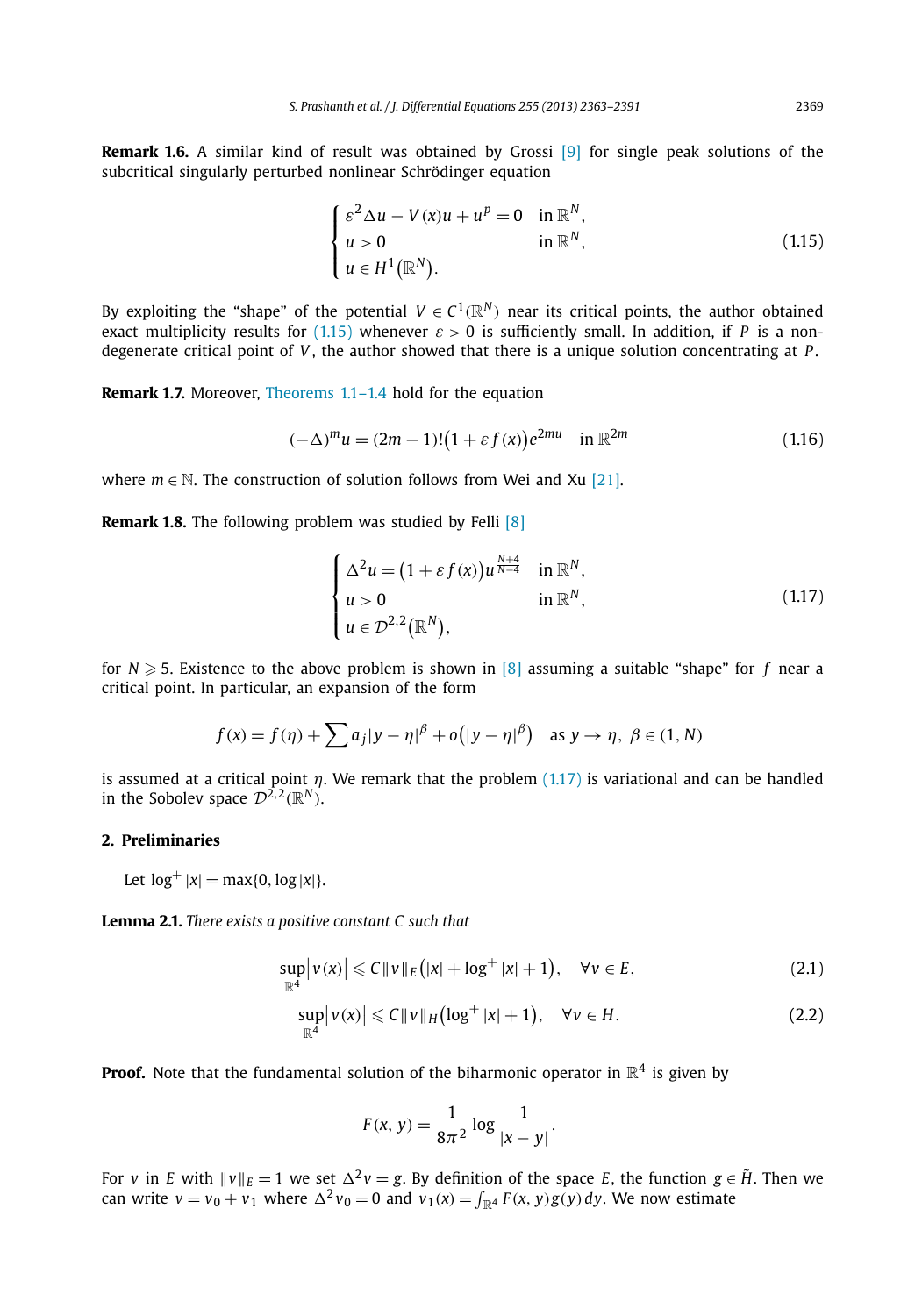2370 *S. Prashanth et al. / J. Differential Equations 255 (2013) 2363–2391*

$$
\begin{split} \left|v_{1}(x)\right| &= \left|\int\limits_{\mathbb{R}^{4}} F(x,y)g(y) \,dy\right| \\ &\leqslant \frac{1}{8\pi^{2}} \int\limits_{\mathbb{R}^{4}} \left|\log|x-y|\right| \left|g(y)\right| dy \\ &\leqslant \frac{1}{8\pi^{2}} \bigg(\int\limits_{\mathbb{R}^{4}} \left(1+|y|^{2}\right)^{4} \left|g(y)\right|^{2}\bigg)^{\frac{1}{2}} \bigg(\int\limits_{\mathbb{R}^{4}} \frac{\left|\log|x-y|\right|^{2}}{(1+|y|^{2})^{4}} \,dy\bigg)^{\frac{1}{2}} \\ &\leqslant \frac{1}{8\pi^{2}} \left\|v\right\|_{E} \bigg(\int\limits_{\mathbb{R}^{4}} \frac{\left|\log|y|\right|^{2}}{(1+|x-y|^{2})^{4}} \,dy\bigg)^{\frac{1}{2}}. \end{split}
$$

Let

$$
I := \int_{\mathbb{R}^4} \frac{|\log |y||^2}{(1+|x-y|^2)^4} dy
$$
  
= 
$$
\int_{\{|y| \le 1\}} \frac{|\log |y||^2}{(1+|x-y|^2)^4} dy + \int_{\{|y| \ge 1\}} \frac{|\log |y||^2}{(1+|x-y|^2)^4} dy
$$
  
=  $I_1 + I_2$ .

Now we estimate

$$
I_1 = \int_{\{|y| \leqslant 1\}} \frac{|\log |y||^2}{(1+|x-y|^2)^4} \, dy \leqslant C \int_{\{|y| \leqslant 1\}} \left|\log |y|\right|^2 dy < +\infty.
$$

Also for  $|y| \geqslant 2|x|$ , we have

$$
|y-x|\geqslant |y|-|x|\geqslant \frac{1}{2}|y|
$$

and as a result we must have

$$
I_2 = \int_{\{|y| \ge 1\} \cap \{|y| \ge 2|x|\}} \frac{|\log |y||^2}{(1+|x-y|^2)^4} dy + \int_{\{|y| \ge 1\} \cap \{|y| < 2|x|\}} \frac{|\log |y||^2}{(1+|x-y|^2)^4} dy
$$
  
\$\le C \left(1 + \left(\log^+ |x|\right)^2\right).

Since  $\omega^{-2}v$ ,  $\omega^{-2}v_1$  are in  $L^2(\mathbb{R}^4)$  so is  $\omega^{-2}v_0$  and hence  $v_0$  is a tempered distribution in  $\mathbb{R}^4$ . Using Fourier transform and the fact that  $\omega^{-2}v_0\in L^2(\mathbb{R}^4)$  we obtain  $\sup_{\mathbb{R}^4} |v_0(x)|\leqslant C(1+|x|)$  for some *C* > 0. Putting together the estimates for *I*<sub>1</sub>, *I*<sub>2</sub> and *v*<sub>0</sub> we get (2.1). If *v* ∈ *H* with  $||v||_H = 1$ , we note that the corresponding biharmonic function  $v_0 \in H$  and hence is uniformly bounded in  $\mathbb{R}^4.$  The estimate for  $v_1$  can be obtained as above to get  $(2.2)$ .  $\Box$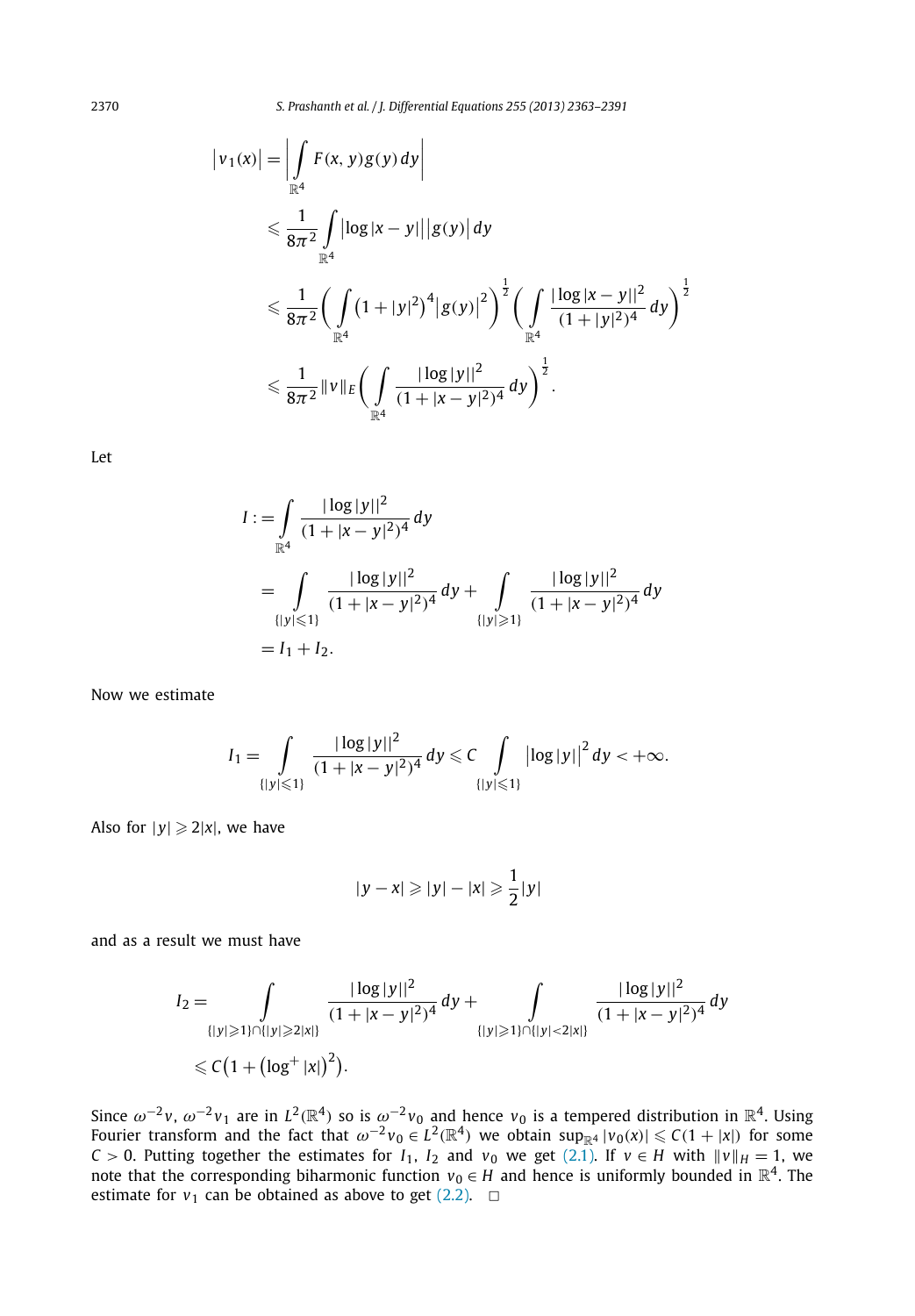**Lemma 2.2** *(Non-degeneracy). The kernel of the linearized operator*

$$
\Delta^2-24e^{4U_{\delta,y}}
$$

*in E*δ,*<sup>y</sup> is five dimensional and is generated by*

$$
\left\{\frac{\partial U_{\delta,y}}{\partial \delta},\frac{\partial U_{\delta,y}}{\partial x_1},\frac{\partial U_{\delta,y}}{\partial x_2},\frac{\partial U_{\delta,y}}{\partial x_3},\frac{\partial U_{\delta,y}}{\partial x_4}\right\}.
$$

**Proof.** Without loss of generality, let  $\delta = 1$  and  $y = 0$ . Consider the problem

$$
\Delta^2 \psi - 24e^{4U} \psi = 0 \tag{2.3}
$$

where  $\psi \in E_{1,0}$ . Then  $\psi \in W_{loc}^{4,2}(\mathbb{R}^4)$  and by a boot-strap argument  $\psi \in C_{loc}^{\infty}(\mathbb{R}^4)$ . Now we claim that every  $\psi$  satisfying (2.3) with at most linear growth has to be bounded. Let  $|\psi| \leqslant C|x|$  for  $|x| \gg 1$ . Then define the Kelvin transform of  $\psi$  be

$$
\hat{\psi}(x) = \psi\left(\frac{x}{|x|^2}\right) \quad \text{in } \mathbb{R}^4 \setminus \{0\}.
$$
\n(2.4)

Then  $\hat{\psi}\left(x\right)\leqslant C|x|^{-1}$  near the origin and satisfies

$$
\Delta^2 \hat{\psi} - \frac{1}{(1+|x|^2)^4} \hat{\psi} = 0 \quad \text{in } \mathbb{R}^4 \setminus \{0\}. \tag{2.5}
$$

But  $\hat{\psi} \in L^2_{loc}(\mathbb{R}^4)$  and hence by regularity  $\hat{\psi} \in C^\infty_{loc}(\mathbb{R}^4)$ . Hence  $\hat{\psi}$  is bounded near the origin and hence  $\psi$  is bounded at infinity. As a result, we must have  $|\psi| \leqslant C$  for  $|x| \gg 1$ . Hence  $\sup_{\mathbb{R}^4} |\psi(x)| \leqslant$  $C \psi / \varepsilon (\log^+ |x| + 1)$  and we can apply the method of Lin and Wei [13] in Lemma 2.6 to conclude the non-degeneracy.  $\Box$ 

We want to find solutions to (1.6) of the form  $u_{\varepsilon} = U_{\delta,\nu} + \varphi_{\varepsilon}$  such that  $\varphi_{\varepsilon} \to 0$  as  $\varepsilon \to 0$  in  $H_{\delta,\nu}$ . If we plug this ansatz in  $(1.6)$  then we have

$$
\Delta^2 \varphi_{\varepsilon} = 6e^{4U_{\delta,y}}(e^{4\varphi_{\varepsilon}}-1) + 6\varepsilon f(x)e^{4(U_{\delta,y}+\varphi_{\varepsilon})}.
$$

This motivates us to introduce the following nonlinear operator  $\mathcal{B}^{\delta,\mathsf{y}}_{\mathcal{E}}$  from a small ball  $B$  around the origin in  $H_{\delta,\,y}$  into  $\tilde{H}_{\delta,\,y}$ 

$$
\mathcal{B}_{\varepsilon}^{\delta,\,y}:B\subset H_{\delta,\,y}\mapsto\tilde{H}_{\delta,\,y}
$$

given by

$$
\mathcal{B}_{\varepsilon}^{\delta,\,y}(v) = \Delta^2 v - 6e^{4U_{\delta,\,y}}\big(e^{4v} - 1\big) - 6\varepsilon f(x)e^{4(U_{\delta,\,y} + v)}.\tag{2.6}
$$

Therefore finding solutions  $u_\varepsilon$  of (1.6), bifurcating from  $U_{\delta, y}$  for some  $(\delta, y)\in \mathbb{R}^+\times\mathbb{R}^4$  is equivalent to proving the following lemma.

 ${\bf Lemma}$  2.3. *There exists a suitable value* ( $\delta, y) \in \mathbb{R}^+ \times \mathbb{R}^4$  for which one can find  $\varphi_\varepsilon \in H_{\delta, y}$  with  $\|\varphi_{\varepsilon}\|_{H_{\delta,y}} \to 0$  as  $\varepsilon \to 0$  and  $\mathcal{B}_{\varepsilon}^{\delta,y}(\varphi_{\varepsilon}) = 0$ .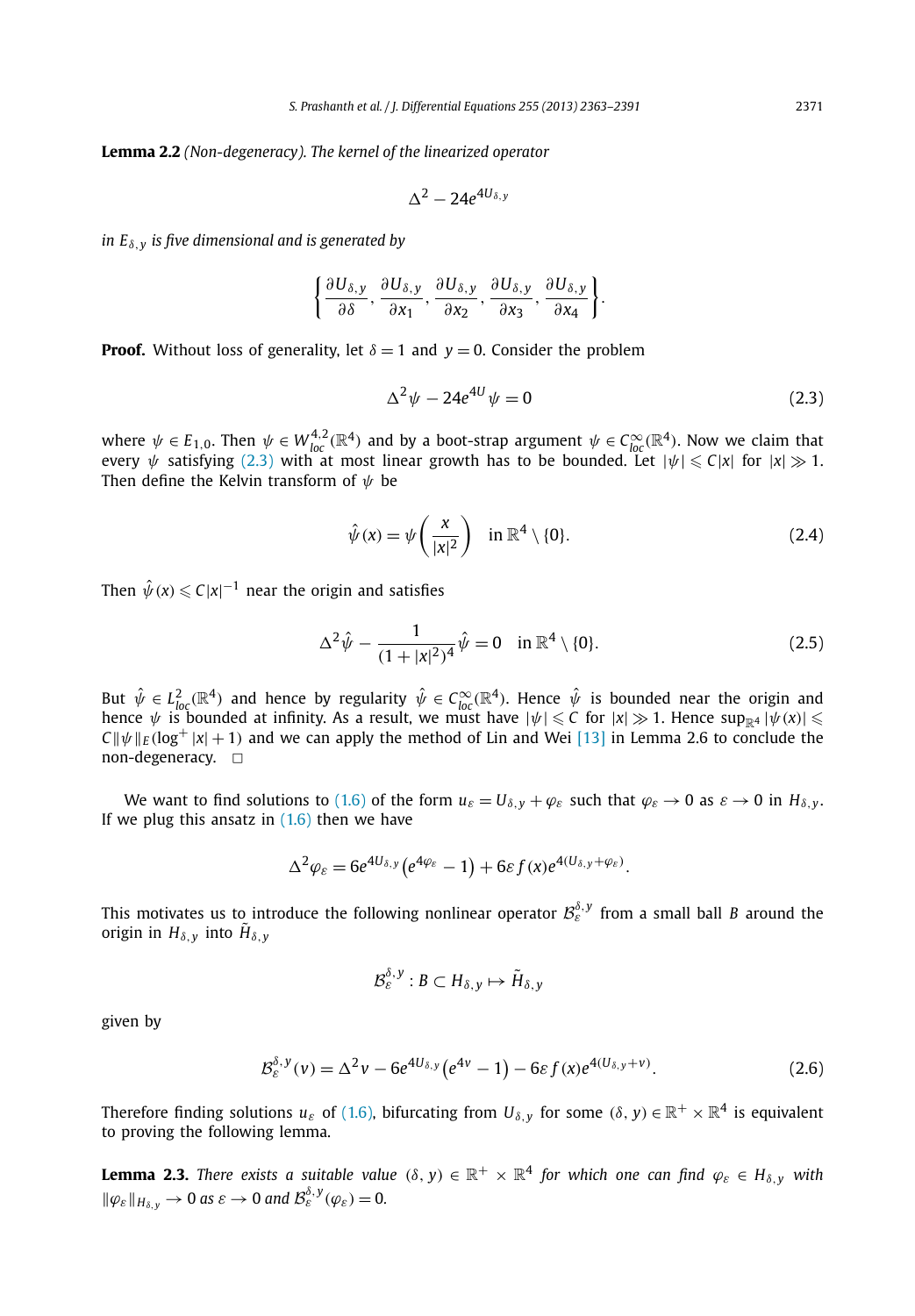We now show some basic properties of  $\mathcal{B}^{\delta,\mathsf{y}}_{\varepsilon}.$ 

**Lemma 2.4.** *Let*  $B_{\rho}(0) \subset H_{\delta,\gamma}$ *. Then for*  $\rho > 0$  *small enough we have* 

$$
\mathcal{B}_{\varepsilon}^{\delta,\,y}\big(B_{\rho}(0)\big)\subset\tilde{H}_{\delta,\,y}.
$$

**Proof.** Let  $\|\nu\|_{H_{\delta,\nu}} < \rho$ . Then using (2.1), we have

$$
\begin{aligned} \int\limits_{\mathbb{R}^4} \big(\delta^2 + |x-y|^2\big)^4 e^{8(U_{\delta,y}+v)} &\leq C_1 \int\limits_{\mathbb{R}^4} \frac{e^{8v}}{(\delta^2 + |x-y|^2)^4} \\ &\leq C_1 \int\limits_{\mathbb{R}^4} \frac{e^{c_2\|v\|_{H_{\delta,y}}(1+\log^+|x|)}}{(\delta^2 + |x-y|^2)^4} &< +\infty \end{aligned}
$$

provided  $\rho$  is sufficiently small. Hence,  $e^{4(U_{\delta,y}+\nu)}$   $\in$   $\tilde{H}_{\delta,y}$ . It follows that  $\mathcal{B}_{\mathcal{E}}^{\delta,y}$  maps  $B_{\rho}(0)$  into  $\tilde{H}_{\delta,y}$ .  $\;\;\Box$ 

**Theorem 2.1.** *Let*  $B_\rho(0) \subset H_{\delta, y}$ , with  $\rho > 0$  *small. Then for any*  $\varepsilon > 0$ ,

$$
\mathcal{B}_{\varepsilon}^{\delta,\,y}\in C^1\big(B_{\rho}(0),\,\tilde{H}_{\delta,\,y}\big).
$$

**Proof.** First we prove that

$$
\mathcal{B}_{\varepsilon}^{\delta,\,y}\in C^0\big(B_{\rho}(0),\,\tilde{H}_{\delta,\,y}\big).
$$

Let  $v_n \to v$  in  $H_{\delta,y}$  where  $v_n, v \in B_\rho(0)$ . This implies that  $\Delta^2 v_n \to \Delta^2 v$  in  $\tilde{H}_{\delta,y}$  and  $v_n \to v$  in  $\mathcal{C}_\textit{loc}(\mathbb{R}^4)$ . Hence, again by the estimate (2.1) and dominated convergence theorem we obtain

$$
6(1+\varepsilon f(x))e^{4(U_{\delta,y}+v_n)} \to 6(1+\varepsilon f(x))e^{4(U_{\delta,y}+v)} \quad \text{in }\widetilde{H}_{\delta,y}.
$$

Now we prove that  $\mathcal{B}^{\delta,\mathsf{y}}_\varepsilon$  is continuously differentiable in  $B_\rho(0).$  We claim that its derivative is given by

$$
\begin{cases} \langle (\mathcal{B}_{\varepsilon}^{\delta,\nu})'(\nu), h \rangle = \Delta^2 h - 24(1 + \varepsilon f(x))e^{4(U_{\delta,\nu} + \nu)}h & \text{in } \mathbb{R}^4, \\ h \in H_{\delta,\nu}, \quad \nu \in B_{\rho}(0). \end{cases}
$$
(2.7)

Let  $A^{\varepsilon}_v:H_{\delta,y}\to \tilde H_{\delta,y}$  be defined by  $A^{\varepsilon}_v(h)=\Delta^2 h-24(1+\varepsilon f(x))e^{4(U_{\delta,y}+v)}h$ . Then  $A^{\varepsilon}_v$  is a continuous linear map for all  $v \in B_\rho(0).$  To see this, let  $h_n \to h$  in  $H_{\delta,y}.$  Then  $\Delta^2 h_n \to \Delta^2 h$  in  $\tilde H_{\delta,y}$  as well as  $h_n \to h$  in  $C_{loc}(\mathbb{R}^4).$  As a result we must have

$$
(\delta^2 + |x - y|^2)^4 (1 + \varepsilon f(x))^2 e^{8(U_{\delta,y} + v)} h_n^2 \leq C \frac{e^{8v} h_n^2}{(\delta^2 + |x - y|^2)^4}
$$
  

$$
\leq \frac{C \|h_n\|_{H_{\delta,y}}^2 (1 + \log^+ |x|)^2}{(\delta^2 + |x - y|^2)^4} e^{c_1 \|v\|_{H_{\delta,y}} (1 + \log^+ |x|)}.
$$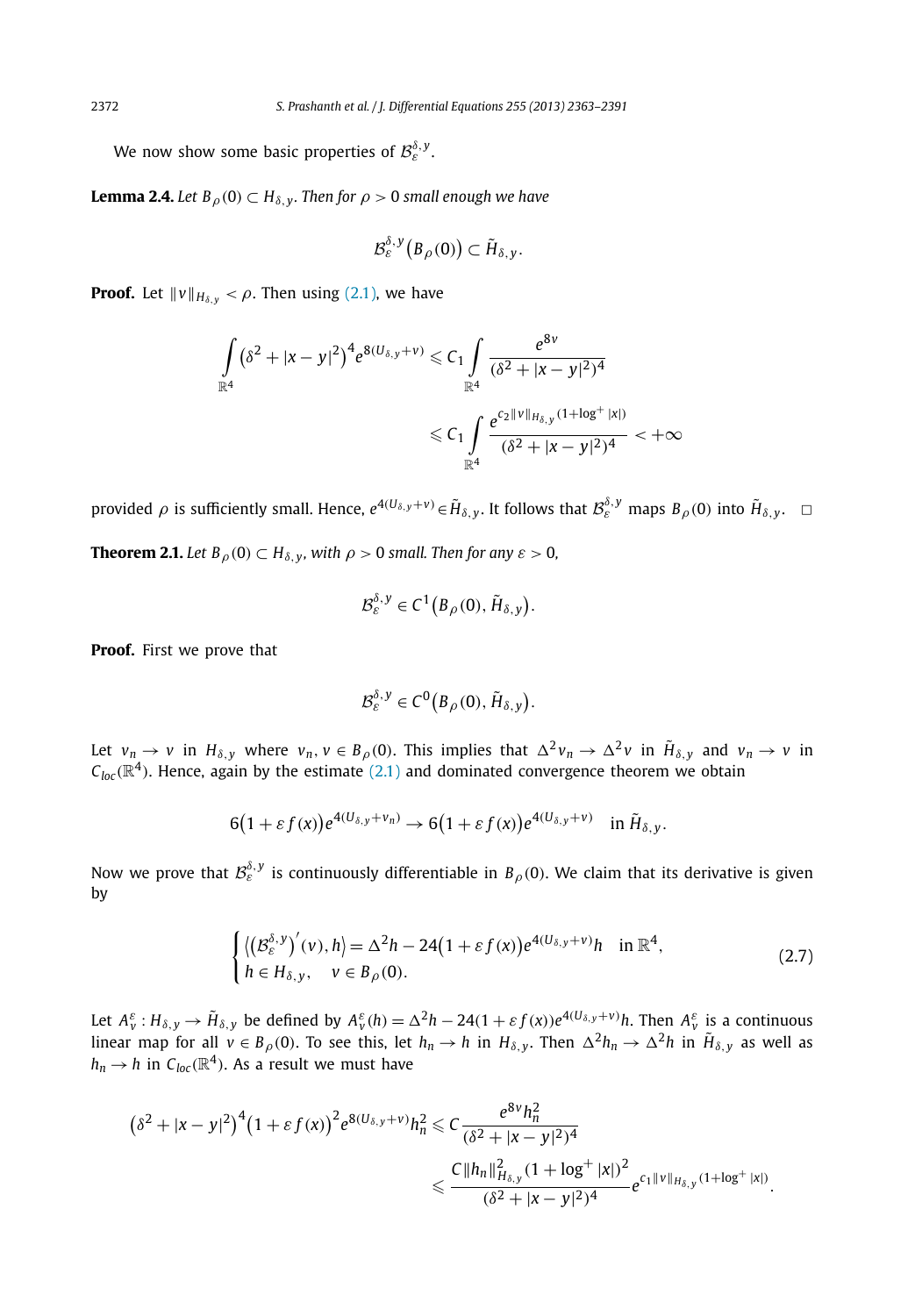Hence by the dominated convergence theorem, for  $\rho > 0$  small enough,

$$
e^{4(U_{\delta,y}+v)}h_n \to e^{4(U_{\delta,y}+v)}h \quad \text{in } \tilde{H}_{\delta,y}.
$$

This shows the continuity of  $A_v^{\varepsilon}$ . Now we claim that

$$
\big(\mathcal{B}_{\varepsilon}^{\delta,\,y}\big)'(v)=A_{v}^{\varepsilon}.
$$

We have

$$
\begin{aligned} \left| \mathcal{B}_{\varepsilon}^{\delta, y}(v+h) - \mathcal{B}_{\varepsilon}^{\delta, y}(v) - A_{v}^{\varepsilon}h \right| &= 6e^{4(U_{\delta, y} + v)} \big( 1 + \varepsilon f(x) \big) \big( e^{4h} - 1 - 4h \big) \\ &\leqslant C e^{4(U_{\delta, y} + v)} e^{4|h|} h^{2} \\ &\leqslant C e^{c_{1} \|h\|_{H_{\delta, y}} (1 + \log^{+} |x|)} \frac{\|h\|_{H_{\delta, y}}^{2} (1 + \log^{+} |x|)^{2}}{(\delta^{2} + |x - y|^{2})^{4 - c_{2} \|v\|_{H_{\delta, y}}}} \end{aligned}
$$

This implies for  $\|v\|_{H_{\delta,\boldsymbol{y}}}$  and  $\|h\|_{H_{\delta,\boldsymbol{y}}}$  small

$$
\left\|\mathcal{B}_{\varepsilon}^{\delta,\mathsf{y}}(v+h)-\mathcal{B}_{\varepsilon}^{\delta,\mathsf{y}}(v)-A_{v}^{\varepsilon}h\right\|_{\tilde{H}_{\delta,\mathsf{y}}}\leqslant C\|h\|_{H_{\delta,\mathsf{y}}}^2
$$

and hence we obtain the required result.  $\Box$ 

Let 
$$
\mathcal{K} = \text{Ker}(\mathcal{B}_0^{\delta, y})'(0)
$$
 and  $\mathcal{R} = \text{Im}(\mathcal{B}_0^{\delta, y})'(0)$ . Then by Lemma 2.2

$$
\mathcal{K} = \left\{ \frac{\partial U_{\delta,y}}{\partial \delta}, \frac{\partial U_{\delta,y}}{\partial x_1}, \frac{\partial U_{\delta,y}}{\partial x_2}, \frac{\partial U_{\delta,y}}{\partial x_3}, \frac{\partial U_{\delta,y}}{\partial x_4} \right\}.
$$

Define

$$
\mathcal{R}^{\perp} = \{ \psi \in \tilde{H}_{\delta,y}: \langle \psi, \zeta \rangle_{\tilde{H}_{\delta,y}} = 0; \ \zeta \in \mathcal{R} \}.
$$

We define for  $i = 0, 1, 2, 3, 4$ 

$$
\Phi_{\delta,y}^{(i)} = \omega_{\delta,y}^{-4} \psi_{\delta,y}^{(i)}.
$$

**Lemma 2.5.**  $\mathcal{R}^{\perp} = span{\{\Phi_{\delta,y}^{(0)}, \Phi_{\delta,y}^{(1)}, \ldots, \Phi_{\delta,y}^{(4)}\}}.$ 

**Proof.** Let  $\psi \in \mathcal{R}^{\perp}$ . Then by definition we must have  $\langle \psi, (\mathcal{B}_{0}^{\delta,y})'(0)\zeta \rangle_{\tilde{H}_{\delta,y}} = 0$ , for all  $\zeta \in \mathcal{C}_{0}^{\infty}(\mathbb{R}^{4})$ . This implies that in the sense of distribution

$$
\Delta^2\big(\omega_{\delta,y}^4\psi\big) - 24e^{4U_{\delta,y}}\omega_{\delta,y}^4\psi = 0.
$$

By the elliptic regularity,  $\psi \in W^{4,2}_{loc}(\mathbb{R}^4)$  and from the above equation  $\omega^2_{\delta,y}\Delta^2(\omega^4_{\delta,y}\psi) \in L^2(\mathbb{R}^4)$ . Hence  $\omega_{\delta,y}^4\psi\in E_{\delta,y}.$  Using Lemma 2.2, we obtain  $\omega_{\delta,y}^4\psi\in\mathcal{K}.$  We note that  $\overline{\mathcal{C}_0^\infty(\mathbb{R}^4)}=H_{\delta,y}.$  Conversely, if  $\phi\in\mathcal{K}$ , we have  $\langle\phi,\Delta^2\psi-e^{4U_{\delta,y}}\psi\rangle_{L^2}=0$  for all  $\psi\in\mathcal{C}_0^\infty(\mathbb{R}^4).$  As a result, we must have  $\omega_{\delta,y}^{-4}\phi\in\mathcal{R}^\perp$ for any  $\phi \in \mathcal{K}$ . Hence  $\psi \in \mathcal{R}^{\perp}$  if and only if  $\omega^4_{\delta, y} \psi \in \mathcal{K}$ .  $\Box$ 

.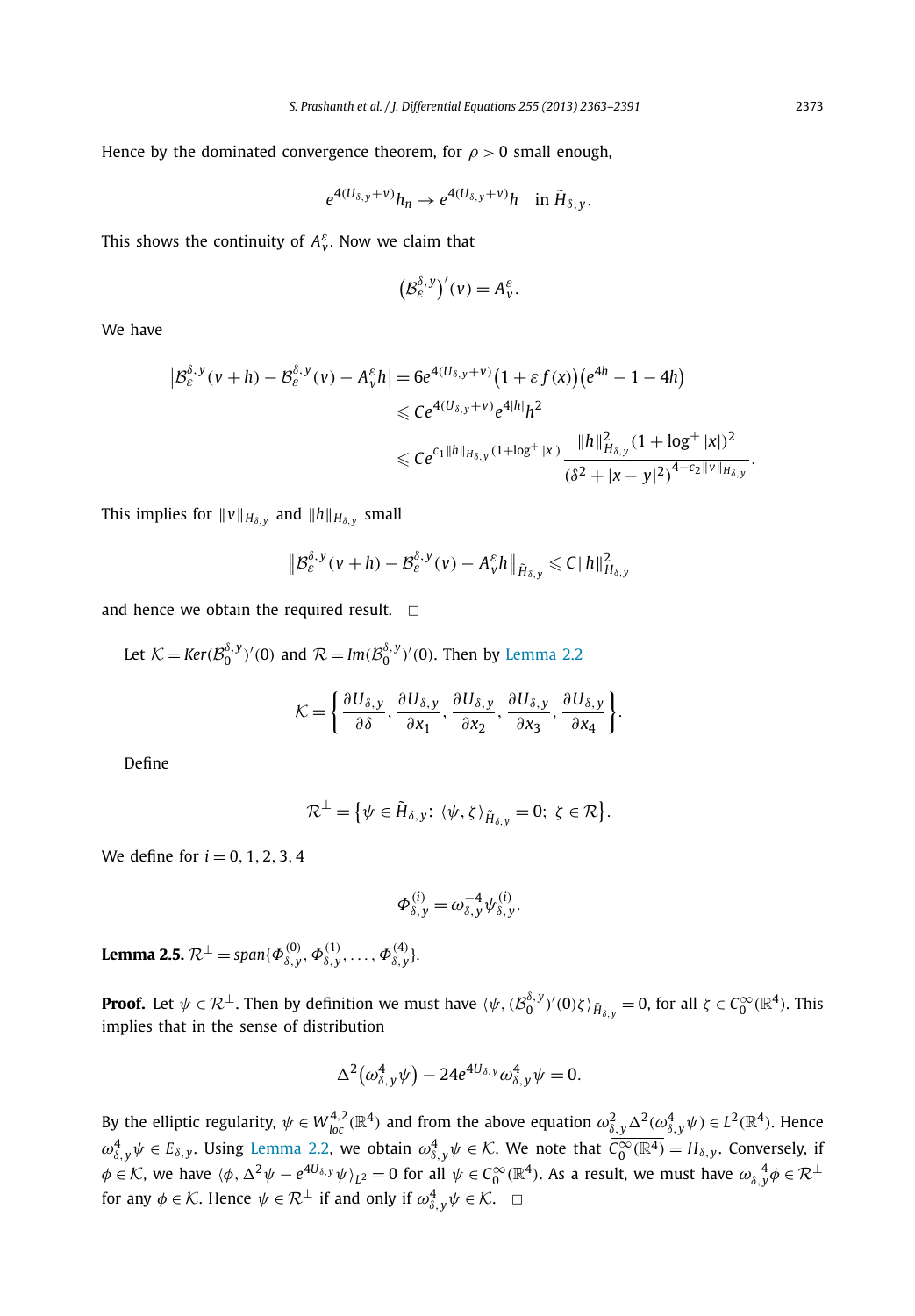Now we define the quotient spaces

$$
M_{\delta,y} = H_{\delta,y}/\mathcal{K}
$$
 and  $\tilde{M}_{\delta,y} = \tilde{H}_{\delta,y}/\mathcal{R}^{\perp}$ .

Then  $(\mathcal{B}_0^{\delta,y})'(0) : M_{\delta,y} \to \tilde{M}_{\delta,y}$  is an isomorphism onto.

Now we are in situation to apply finite dimensional reduction.

## **3. Solving the reduced operator equation**

Let  $P_{K^{\perp}}$  and  $P_{R}$  denote the projections

$$
P_{\mathcal{K}^{\perp}} : H_{\delta, y} \to M_{\delta, y},
$$
  

$$
P_{\mathcal{R}} : \tilde{H}_{\delta, y} \to \tilde{M}_{\delta, y}.
$$

For a ball  $B_{\rho}(0) \subset M_{\delta,y}$  for  $\rho > 0$  small enough, define the reduced solution operator

$$
S_{\varepsilon}^{\delta, y}: B_{\rho}(0) \to \tilde{M}_{\delta, y} \quad \text{as } S_{\varepsilon}^{\delta, y}(v) = (P_{\mathcal{R}} \circ \mathcal{B}_{\varepsilon}^{\delta, y})(v).
$$

Then by Theorem 2.1,  $S_{\varepsilon}^{\delta,y}\in C^1(B_\rho(0),\tilde{M}_{\delta,y})$  for small  $\rho>0$  and for any  $\varepsilon>0$ . For any  $\phi \in B_{\rho}(0)$ , we write

$$
\mathcal{B}_{\varepsilon}^{\delta,\mathsf{y}}(\phi) = \mathcal{B}_{\varepsilon}^{\delta,\mathsf{y}}(0) + \left(\mathcal{B}_{\varepsilon}^{\delta,\mathsf{y}}\right)'(0)\phi + \mathcal{Q}_{\varepsilon}^{\delta,\mathsf{y}}(\phi),\tag{3.1}
$$

where

$$
Q_{\varepsilon}^{\delta, y}(\phi) = -6(1 + \varepsilon f(x))e^{4U_{\delta, y}}[e^{4\phi} - 1 - 4\phi].
$$
 (3.2)

Applying the projection  $P_{\mathcal{R}}$  on either side of (3.1) we obtain

$$
S_{\varepsilon}^{\delta,y}(\phi) = S_{\varepsilon}^{\delta,y}(0) + P_{\mathcal{R}}\big( \big( \mathcal{B}_{\varepsilon}^{\delta,y} \big)'(0)\phi \big) + P_{\mathcal{R}}\big( Q_{\varepsilon}^{\delta,y}(\phi) \big) = S_{\varepsilon}^{\delta,y}(0) + \big( S_{\varepsilon}^{\delta,y} \big)'(0)\phi + P_{\mathcal{R}}\big( Q_{\varepsilon}^{\delta,y}(\phi) \big).
$$
(3.3)

Therefore, solving

$$
S_{\varepsilon}^{\delta,\mathsf{y}}(\phi) = 0. \tag{3.4}
$$

(3.3) reduces to solving

$$
S_{\varepsilon}^{\delta,\,y}(0)+\big(S_{\varepsilon}^{\delta,\,y}\big)'(0)\phi+P_{\mathcal{R}}\big(Q_{\varepsilon}^{\delta,\,y}(\phi)\big)=0.
$$

We note that  $(S_0^{\delta,y})'(0)$  is invertible and  $(S_\varepsilon^{\delta,y})'(0) \to (S_0^{\delta,y})'(0)$  in the operator norm as  $\varepsilon \to 0$ . Therefore, we also obtain the invertibility of  $(S^{ \delta, y }_{ \varepsilon} )' (0)$  for all small  $\varepsilon >0$ . Hence, solving (3.4) for small  $\varepsilon > 0$  is equivalent to solving

$$
\phi = -((S_{\varepsilon}^{\delta, y})'(0))^{-1} [S_{\varepsilon}^{\delta, y}(0) + P_{\mathcal{R}}(Q_{\varepsilon}^{\delta, y}(\phi))].
$$
\n(3.5)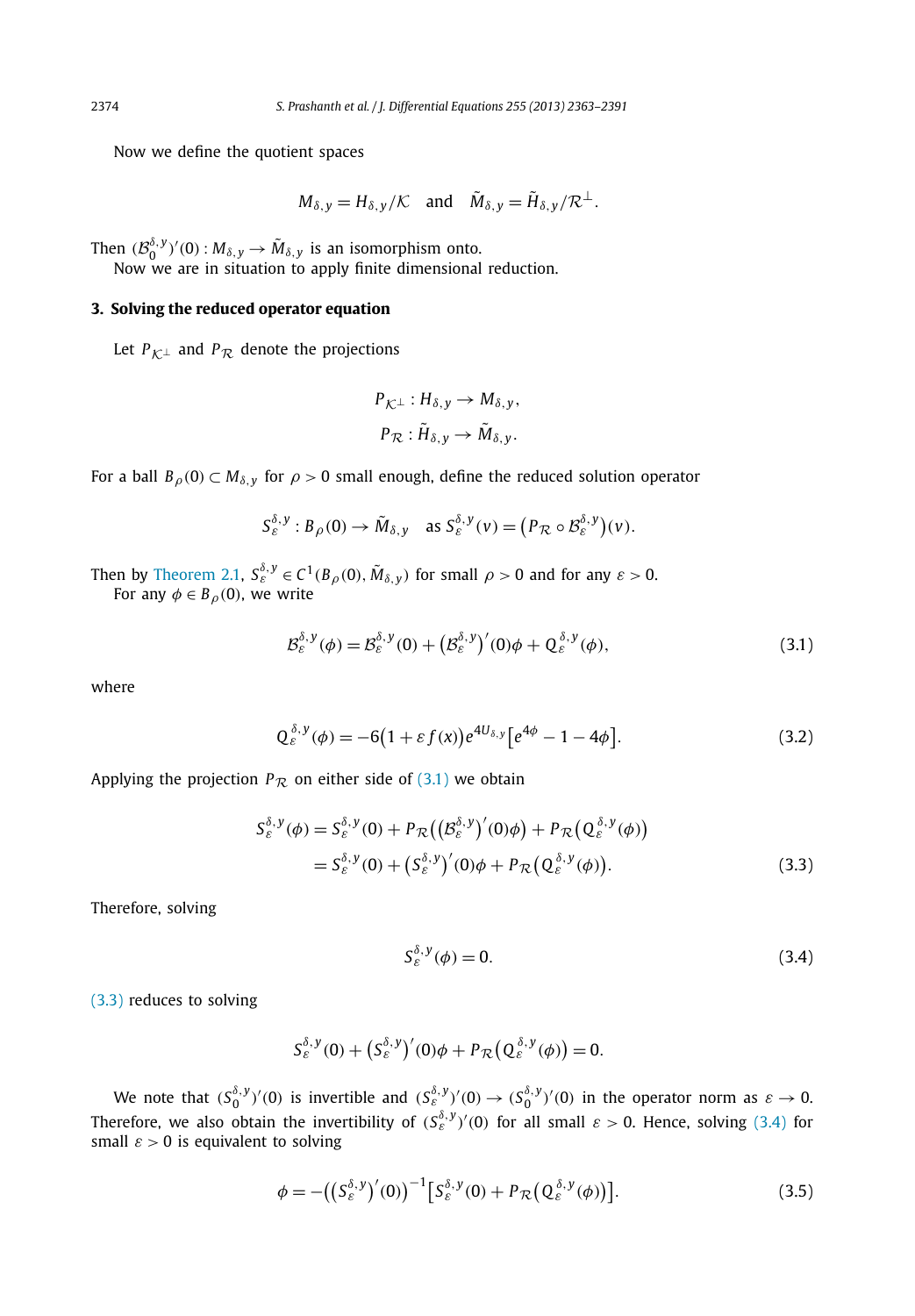Motivated by the above equation, define the map  $\mathcal{G}^{\delta,y}_\varepsilon : B_\rho(0) \to M_{\delta,y}$  by

$$
\mathcal{G}_{\varepsilon}^{\delta,\mathbf{y}}(\mathbf{v}) = -\big(\big(\mathbf{S}_{\varepsilon}^{\delta,\mathbf{y}}\big)'(0)\big)^{-1}\big[\mathbf{S}_{\varepsilon}^{\delta,\mathbf{y}}(0) + P_{\mathcal{R}}\big(\mathbf{Q}_{\varepsilon}^{\delta,\mathbf{y}}(\mathbf{v})\big)\big].\tag{3.6}
$$

Then solving (3.4) for small  $\varepsilon > 0$  is equivalent to finding a fixed point of the map  $\mathcal{G}^{\delta,\mathsf{y}}_\varepsilon.$  We do so in the lemma below, thereby solving the reduced operator equation:

**Lemma 3.1.** Let  $K$  be a compact subset of  $\R^+ \times \R^4$  and  $\rho > 0$  be small. Then there exists  $\varepsilon_0 = \varepsilon_0(K,\rho) > 0$  $s$ uch that for all  $\varepsilon \in (0, \varepsilon_0)$  and  $(\delta, y) \in K$ , there exists a fixed point  $\phi_{\varepsilon}^{\delta, y} \in B_\rho(0)$  of the map  $\mathcal{G}_{\varepsilon}^{\delta, y}$ . That is,  $S_{\varepsilon}^{\delta, y}(\phi_{\varepsilon}^{\delta, y}) = 0$  *for all*  $\varepsilon \in (0, \varepsilon_0)$ *,*  $(\delta, y) \in K$ *.* 

**Proof.** We use Banach fixed point theorem in order to prove the existence of  $\phi_{\varepsilon}$ .

**Claim 1.** *Fix any*  $\varepsilon_0 > 0$ . *Then, for all*  $\varepsilon \in (0, \varepsilon_0)$  *and*  $\phi \in B_\rho(0)$ 

$$
\left\| \mathbf{Q}_{\varepsilon}^{\delta, y}(\phi) \right\|_{\tilde{H}_{\delta, y}} \leqslant C \|\phi\|_{H_{\delta, y}}^2 \tag{3.7}
$$

*and for any*  $\phi_1, \phi_2 \in B_0(0)$ 

$$
\| Q_{\varepsilon}^{\delta, y}(\phi_1) - Q_{\varepsilon}^{\delta, y}(\phi_2) \|_{\tilde{H}_{\delta, y}} \leq C \big( \| \phi_1 \|_{H_{\delta, y}} + \| \phi_2 \|_{H_{\delta, y}} \big) \| \phi_1 - \phi_2 \|_{H_{\delta, y}}. \tag{3.8}
$$

**Proof.** We have (see (3.2))

$$
\left|Q_{\varepsilon}^{\delta,y}(\phi)\right|^2 = 36\left|1 + \varepsilon f(x)\right|^2 e^{8U_{\delta,y}} \left|e^{4\phi} - 1 - 4\phi\right|^2
$$
  

$$
\leq C|\phi|^4 e^{8(U_{\delta,y} + |\phi|)}.
$$

Using Lemma 2.1 we have

$$
\omega^4_{\delta,y} \big| \, Q_{\varepsilon}^{\delta,y} (\phi) \big|^2 \leqslant C \frac{ \|\phi\|_{H_{\delta,y}}^4 (1 + \log^+ |x|)^4 e^{c_1 \|\phi\|_{H_{\delta,y}} (1 + \log^+ |x|)} }{(\delta^2 + |x-y|^2)^4}
$$

which implies (3.7). Furthermore,

$$
\left| Q_{\varepsilon}^{\delta, y}(\phi_1) - Q_{\varepsilon}^{\delta, y}(\phi_2) \right|^2 = \left| 1 + \varepsilon f(x) \right|^2 e^{8U_{\delta, y}} \left| e^{4\phi_1} - e^{4\phi_2} - 4(\phi_1 - \phi_2) \right|^2 \tag{3.9}
$$

and

$$
e^{4\phi_1} - e^{4\phi_2} - 4(\phi_1 - \phi_2) = 16 \int_0^1 \left( \int_0^1 e^{4s(t\phi_1 + (1-t)\phi_2)} ds(t\phi_1 + (1-t)\phi_2) dt \right) (\phi_1 - \phi_2).
$$
 (3.10)

Using (3.9) and (3.10) we have

$$
\begin{aligned} \left. \omega_{\delta,y}^4 \right| Q_{\varepsilon}^{\delta,y}(\phi_1) - Q_{\varepsilon}^{\delta,y}(\phi_2) \right|^2 &\leq C \|\phi_1 - \phi_2\|_{H_{\delta,y}}^2 e^{c_1(\|\phi_1\|_{H_{\delta,y}} + \|\phi_2\|_{H_{\delta,y}})(1 + \log^+ |x|)} \\ &\times \frac{(1 + \log^+ |x|)^4}{(\delta^2 + |x - y|^2)^4} \big( \|\phi_1\|_{H_{\delta,y}}^2 + \|\phi_2\|_{H_{\delta,y}}^2 \big) \end{aligned}
$$

and we get  $(3.8)$ .  $\Box$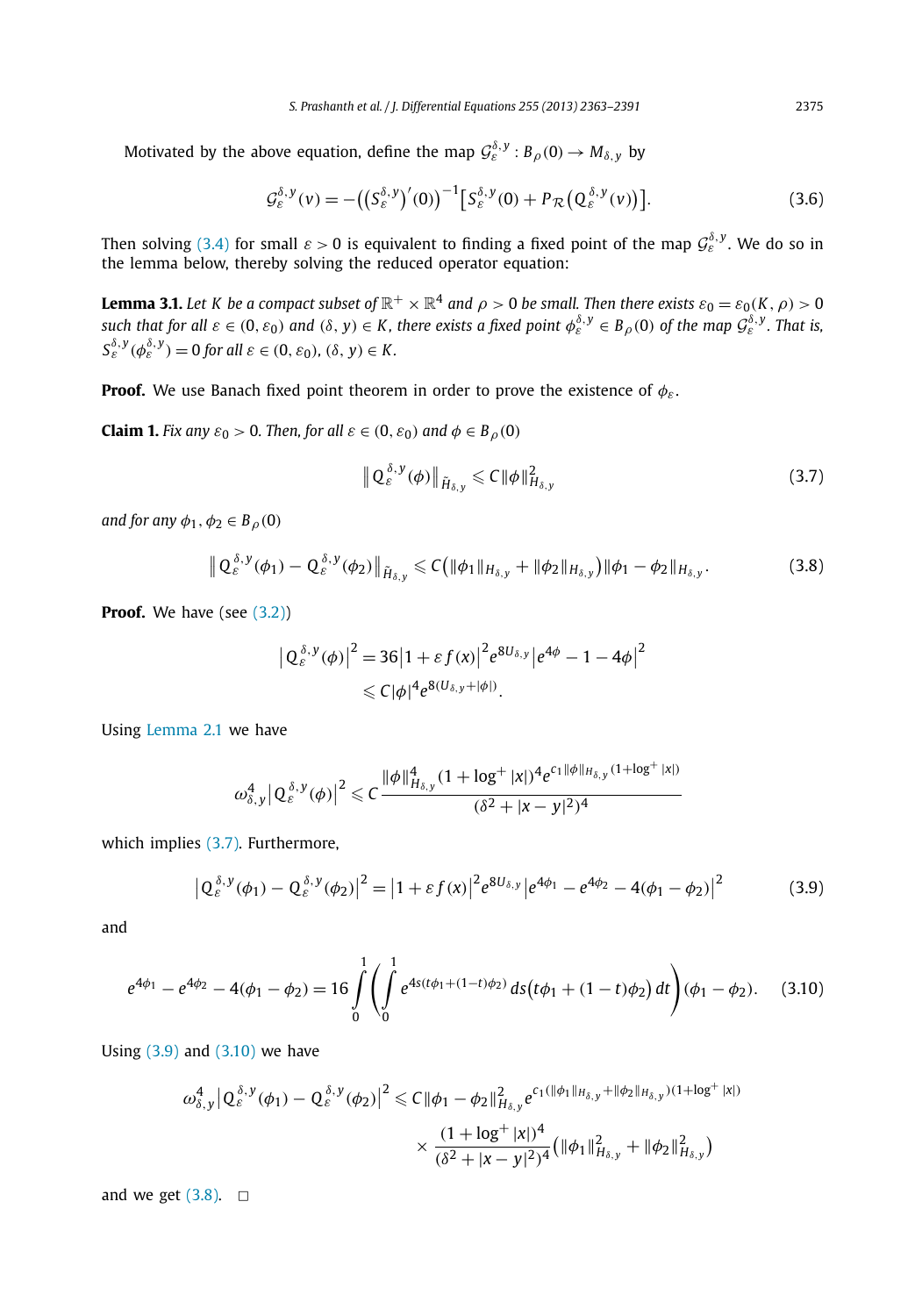**Claim 2.** For any compact set  $K\subset \R^+\times \R^4$  and a ball  $B_\rho(0)\subset M_{\delta,\,y}$  with  $\rho>0$  small we can choose  $\varepsilon_0 = \varepsilon_0(K,\rho) > 0$  so that for any  $\varepsilon \in (0,\varepsilon_0)$ ,  $(\delta,y) \in K$ , the operator  $\mathcal{G}^{\delta,y}_\varepsilon$  defined by  $(3.6)$  has a unique fixed point  $\phi_{\varepsilon}^{\delta,y} \in \overline{B_{\rho}(0)}$  for all  $\varepsilon \in (0,\varepsilon_0)$ *. Moreover,* 

$$
\sup_{(\delta,\,y)\in K} \|\phi_{\varepsilon}^{\delta,\,y}\|_{H_{\delta,\,y}} = O(\varepsilon). \tag{3.11}
$$

**Proof.** Let  $(\delta, y) \in K$ . For any  $\phi \in B_0(0)$ ,

$$
\left\|\mathcal{G}_{\varepsilon}^{\delta,\mathsf{y}}(\phi)\right\|_{H_{\delta,\mathsf{y}}}\leqslant\left\|\left(\left(\mathsf{S}_{\varepsilon}^{\delta,\mathsf{y}}\right)'(0)\right)^{-1}\right\|\left\{\left\|\mathsf{S}_{\varepsilon}^{\delta,\mathsf{y}}(0)\right\|_{\tilde{H}_{\delta,\mathsf{y}}}+\left\|\mathsf{P}_{\mathcal{R}}\left(\mathsf{Q}_{\varepsilon}^{\delta,\mathsf{y}}(\phi)\right)\right\|_{\tilde{H}_{\delta,\mathsf{y}}}\right\}.
$$

Now by Claim 1, there exists a constant *C* > 0 depending on *K* such that

$$
\left\| \mathcal{G}_{\varepsilon}^{\delta,\mathbf{y}}(\phi) \right\|_{H_{\delta,\mathbf{y}}} \leqslant C \big[ \varepsilon + \|\phi\|_{H_{\delta,\mathbf{y}}}^2 \big], \quad \forall (\delta,\mathbf{y}) \in K. \tag{3.12}
$$

If we choose  $\|\phi\|_{H_{\delta,y}} \leqslant \rho$  where  $\rho$  is small enough and let  $\varepsilon_0 = (\rho - C\rho^2)/C$ , then for all  $\varepsilon \in (0,\varepsilon_0)$ 

$$
\left\|\mathcal{G}_{\varepsilon}^{\delta,\mathsf{y}}(\phi)\right\|_{H_{\delta,\mathsf{y}}}\leqslant\rho\quad\text{whenever}\,\left\|\phi\right\|_{H_{\delta,\mathsf{y}}}\leqslant\rho,\,\forall(\delta,\mathsf{y})\in K.
$$

Now we show that  $\mathcal{G}^{\delta,\mathcal{Y}}_{\varepsilon}$  is a contraction

$$
\|\mathcal{G}_{\varepsilon}^{\delta,\mathbf{y}}(\phi_{1})-\mathcal{G}_{\varepsilon}^{\delta,\mathbf{y}}(\phi_{2})\|_{H_{\delta,\mathbf{y}}}\leq \|\big((S_{\varepsilon}^{\delta,\mathbf{y}})'(0)\big)^{-1}\|\big\{\big\|\big(Q_{\varepsilon}^{\delta,\mathbf{y}}(\phi_{1})-Q_{\varepsilon}^{\delta,\mathbf{y}}(\phi_{2})\big)\big\|_{\tilde{H}_{\delta,\mathbf{y}}}\big\}\\ \leq C\big(\|\phi_{1}\|_{H_{\delta,\mathbf{y}}}+\|\phi_{2}\|_{H_{\delta,\mathbf{y}}}\big)\|\phi_{1}-\phi_{2}\|_{H_{\delta,\mathbf{y}}}.
$$

Choosing  $\phi_1, \phi_2 \in \overline{B_\rho(0)}$  with  $\rho$  small enough, we obtain  $\mathcal{G}^{\delta,\mathrm{y}}_\varepsilon : \overline{B_\rho(0)} \to \overline{B_\rho(0)}$  is a contraction map for all  $(\delta, y) \in K$  and  $\varepsilon \in (0, \varepsilon_0)$ . Hence by Banach fixed point theorem we obtain a unique fixed point  $\phi_{\varepsilon}^{\delta,y}$ . Now, (3.11) follows from (3.12) by taking  $\phi = \phi_{\varepsilon}^{\delta,y}$ . This proves the claim.  $\Box$ 

The proof of lemma follows from Claims 1 and 2.  $\Box$ 

# **4. Existence of solution: Proof of Theorem 1.1**

First, we have the following technical fact:

**Proposition 4.1.** *Let*  $\phi \in H_{\delta, \nu}$ *. Define* 

$$
\zeta(R) = \int\limits_{|x-y|=R\delta} \left( \omega_{\delta,y}^{-4} \phi^2 + \omega_{\delta,y}^{-2} |\nabla \phi|^2 + |\Delta \phi|^2 + \omega_{\delta,y}^2 |\nabla (\Delta \phi)|^2 \right) d\sigma.
$$

*Then there exist a sequence of real numbers*  ${R_n}$  *with*  $R_n \to \infty$  *such that* 

(i) 
$$
\zeta(R_n) = O(1) \quad \text{as } n \to \infty,
$$

(ii) 
$$
\int_{|x-y|=R_n\delta} |\phi| d\sigma = o(R_n^5) \text{ as } n \to \infty.
$$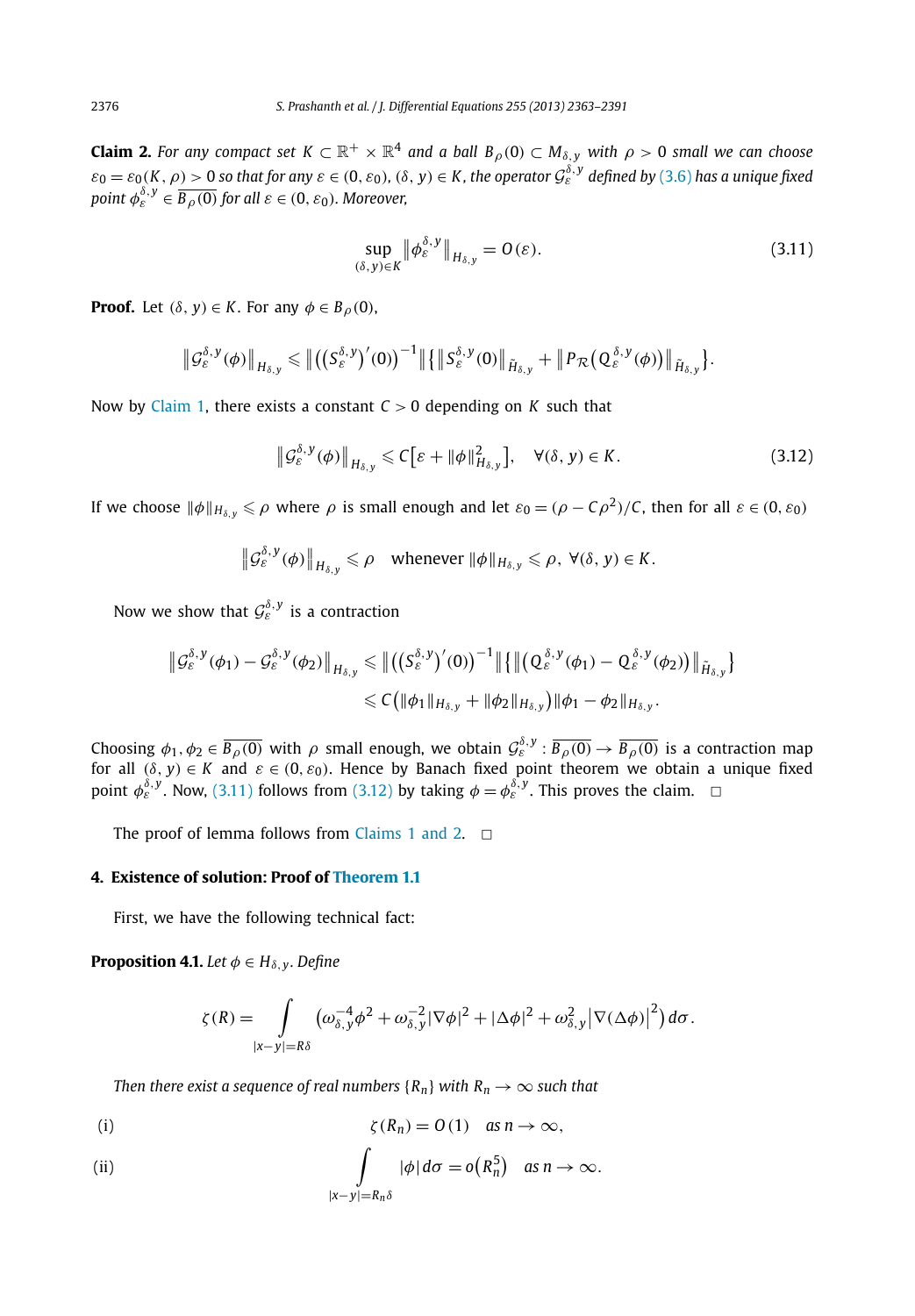**Proof.** We note that  $\int_0^\infty \zeta(r) dr \leq C \|\phi\|_{H_{\delta,y}}^2 < \infty$ . Given any  $k > 0$ , let  $A_k = \{r \in (0,\infty): \ \zeta(r) > k\}.$ Clearly,  $k|A_k| \leqslant C \|\phi\|_{H_{\delta,y}}^2$ . Therefore, by choosing  $k$  large enough, we can ensure  $|A_k| \leqslant 1$ . Let  $B_k =$  $(0, \infty) \setminus A_k$ . Then, it follows that  $\zeta(r) \leq k$  for all  $r \in B_k$ . We claim a stronger version of (ii) holds, viz.,

$$
\int_{|x-y|=R_n\delta} |\phi| d\sigma = o(R_n^5) \quad \text{as } n \to \infty \text{ for any sequence } \{R_n\} \subset B_k, \ R_n \to \infty.
$$

To prove this, we argue by contradiction i.e., suppose that there exist  $c, R_0 > 0$  such that for all  $R ∈ [R_0, ∞) ∩ B_k$  we get

$$
\int_{|x-y|=R\delta} |\phi| d\sigma \geqslant cR^5 > 0.
$$
\n(4.1)

By Hölder's inequality, we obtain

$$
\int\limits_{|x-y|=R\delta}|\phi|\,d\sigma\leqslant\bigg(\int\limits_{|x-y|=R\delta}\omega_{\delta,y}^4\,d\sigma\bigg)^{\frac{1}{2}}\bigg(\int\limits_{|x-y|=R\delta}\omega_{\delta,y}^{-4}|\phi|^2\,d\sigma\bigg)^{\frac{1}{2}}.\tag{4.2}
$$

But then, from  $(4.1)$  and  $(4.2)$ ,

$$
\int_{\mathbb{R}^4} \omega_{\delta, y}^{-4} |\phi|^2 dx = \delta^{-3} \int_{0}^{\infty} \left( \int_{|x-y|=R\delta} \omega_{\delta, y}^{-4} |\phi|^2 d\sigma \right) dR
$$
\n
$$
\geq \delta^{-3} \int_{[R_0, \infty) \cap B_k} \left( \int_{|x-y|=R\delta} \omega_{\delta, y}^{-4} |\phi|^2 d\sigma \right) dR
$$
\n
$$
\geq 0 \text{ (1)} \int_{[R_0, \infty) \cap B_k} \frac{1}{R} dR = +\infty,
$$

a contradiction. Hence (i), (ii) hold.  $\Box$ 

The lemma below shows we can integrate by parts the functions in  $H_{\delta, y}$  against  $\psi_{\delta, y}^{(i)}$ .

**Lemma 4.1.** *Let*  $\phi \in H_{\delta, y}$ *. Then, for*  $i = 0, 1, ..., 4$ *,* 

$$
\int_{\mathbb{R}^4} \psi_{\delta,y}^{(i)} \Delta^2 \phi = 24 \int_{\mathbb{R}^4} e^{4U_{\delta,y}} \psi_{\delta,y}^{(i)} \phi.
$$

**Proof.** We prove the lemma for  $i = 0$ , the cases  $i \geqslant 1$  are similar. As  $\phi \in H_{\delta, y}$  we obtain

$$
\int_{\mathbb{R}^4} \omega_{\delta,y}^{-4} |\phi|^2 dx < +\infty \quad \text{and} \quad \int_{\mathbb{R}^4} |\Delta \phi|^2 < +\infty.
$$

Let the sequence  ${R_n}$  be as in the above proposition. Using (i), (ii) of this proposition, we deduce the following estimates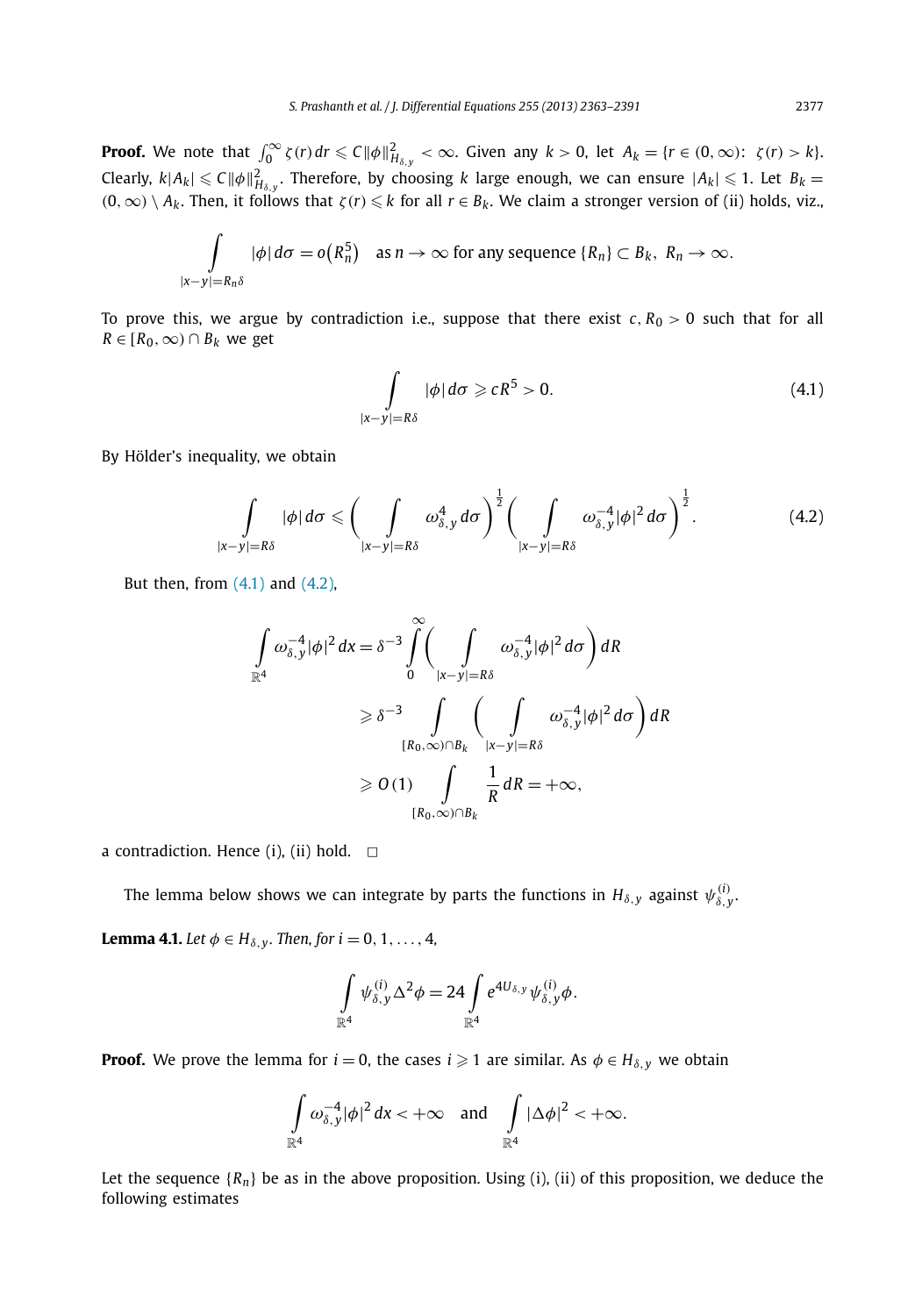$$
\int\limits_{|x-y|=R_n\delta} |\phi| \, d\sigma = o(R_n^5),\tag{4.3}
$$

$$
\int\limits_{|x-y|=R_n\delta}\left|\frac{\partial\phi}{\partial\nu}\right|d\sigma\leqslant\left(\int\limits_{|x-y|=R_n\delta}\omega_{\delta,y}^{-2}|\nabla\phi|^2d\sigma\right)^{\frac{1}{2}}\left(\int\limits_{|x-y|=R_n\delta}\omega_{\delta,y}^2d\sigma\right)^{\frac{1}{2}}\leqslant O\left(R_n^{\frac{7}{2}}\right),\tag{4.4}
$$

$$
\int\limits_{|x-y|=R_n\delta}|\Delta\phi|\,d\sigma\leqslant O\big(R_n^{\frac{3}{2}}\big)\bigg(\int\limits_{|x-y|=R_n\delta}|\Delta\phi|^2\,d\sigma\bigg)^{\frac{1}{2}}=O\big(R_n^{\frac{3}{2}}\big),\tag{4.5}
$$

$$
\int_{|x-y|=R_n\delta} \left| \frac{\partial \Delta \phi}{\partial \nu} \right| d\sigma \leqslant \left( \int_{|x-y|=R_n\delta} |\nabla (\Delta \phi)|^2 \omega_{\delta, y}^2 d\sigma \right)^{\frac{1}{2}} \left( \int_{|x-y|=R_n\delta} \omega_{\delta, y}^{-2} d\sigma \right)^{\frac{1}{2}}
$$
\n
$$
\leqslant O\left(R_n^{-\frac{1}{2}}\right).
$$
\n(4.6)

Moreover, since  $\phi \in H_{\delta, y}$ , we obtain

$$
\int_{\mathbb{R}^4} \psi_{\delta,y}^{(0)} \Delta^2 \phi = \lim_{n \to \infty} \int_{|x-y| \le R_n \delta} \psi_{\delta,y}^{(0)} \Delta^2 \phi
$$

and

$$
\int\limits_{\mathbb{R}^4}\psi_{\delta,y}^{(0)}e^{4U_{\delta,y}}\phi=\lim\limits_{n\to\infty}\int\limits_{|x-y|\leqslant R_n\delta}\psi_{\delta,y}^{(0)}e^{4U_{\delta,y}}\phi.
$$

Using integration by parts, the last two equations and the above asymptotic estimates (4.3)–(4.6), we get

$$
\int_{|x-y| \le R_n \delta} \psi_{\delta,y}^{(0)} \Delta^2 \phi = 24 \int_{|x-y| \le R_n \delta} e^{4U_{\delta,y}} \psi_{\delta,y}^{(0)} \phi
$$
\n
$$
+ \int_{|x-y|=R_n \delta} \left( \frac{\partial \Delta \phi}{\partial \nu} \psi_{\delta,y}^{(0)} - \frac{\partial \psi_{\delta,y}^{(0)}}{\partial \nu} \Delta \phi \right) d\sigma
$$
\n
$$
- \int_{|x-y|=R_n \delta} \left( \frac{\partial \Delta \psi_{\delta,y}^{(0)}}{\partial \nu} \phi - \frac{\partial \phi}{\partial \nu} \Delta \psi_{\delta,y}^{(0)} \right) d\sigma
$$
\n
$$
= 24 \int_{|x-y| \le R_n \delta} e^{4U_{\delta,y}} \psi_{\delta,y}^{(0)} \phi
$$
\n
$$
+ O(1) \int_{|x-y|=R_n \delta} \left( \frac{|\Delta \phi|}{R_n^3} + \left| \frac{\partial \Delta \phi}{\partial \nu} \right| \right) d\sigma
$$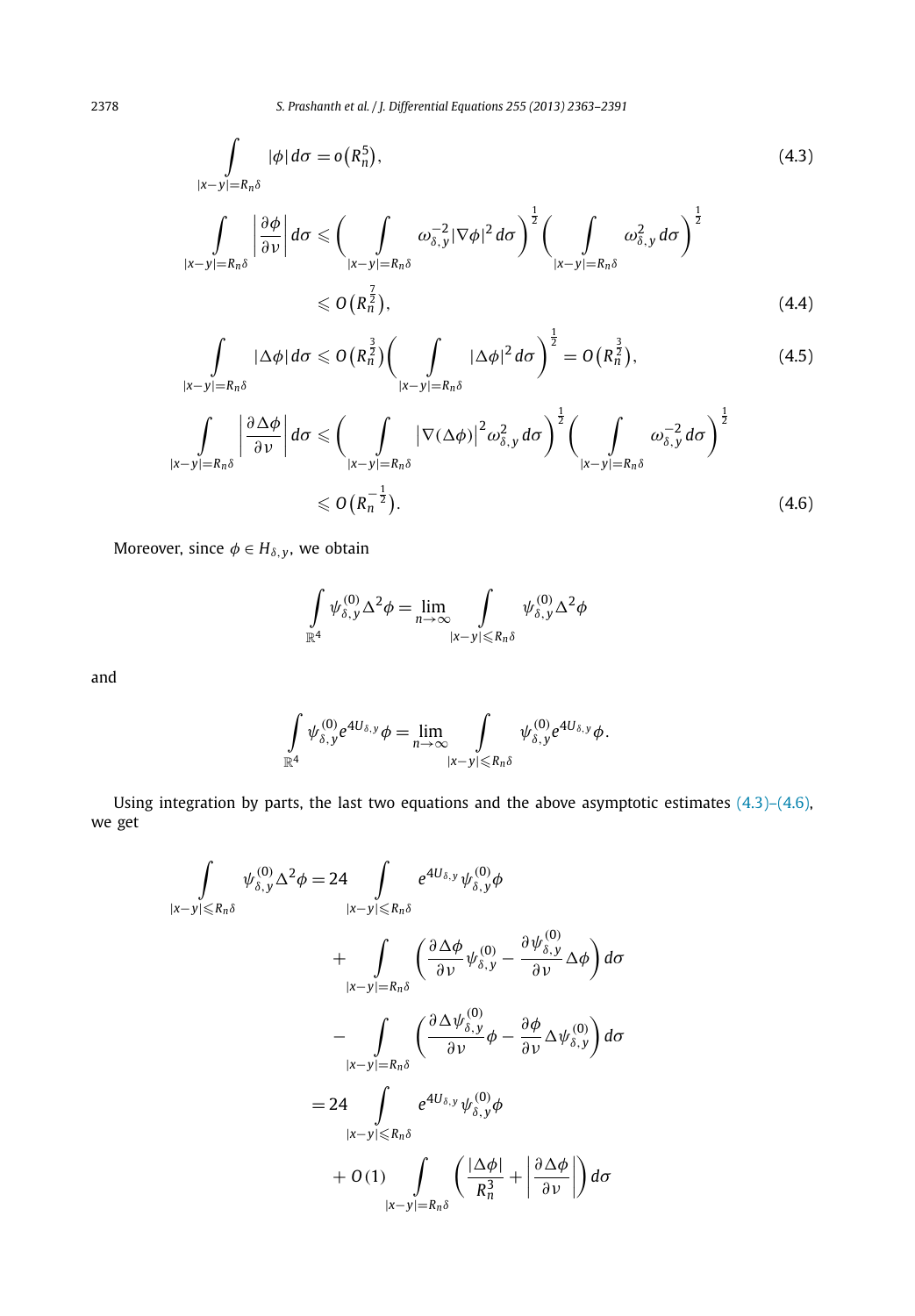*S. Prashanth et al. / J. Differential Equations 255 (2013) 2363–2391* 2379

$$
+ O(R_n^{-5}) \int\limits_{|x-y|=R_n\delta} |\phi| d\sigma + O(R_n^{-4}) \int\limits_{|x-y|=R_n\delta} \left| \frac{\partial \phi}{\partial \nu} \right| d\sigma
$$
  
= 24 \int\limits\_{|x-y| \le R\_n\delta} e^{U\_{\delta,y}} \psi\_{\delta,y}^{(0)} \phi + o\_n(1).

This proves the lemma.  $\square$ 

By the previous section, for any compact set  $K\subset \mathbb{R}^+\times \mathbb{R}^4$ ,  $\rho>0$  small, there exists  $\varepsilon_0>0$  such that for all  $\varepsilon \in (0, \varepsilon_0)$  and  $(\delta, y) \in K$ , there exists  $\phi_{\varepsilon}^{\delta, y} \in B_\rho(0) \subset M_{\delta, y}$  such that  $S_{\varepsilon}^{\delta, y}(\phi_{\varepsilon}^{\delta, y}) = 0$ . For notational convenience, hereafter in this section we denote such a  $\phi^{\delta,\mathsf{y}}_\varepsilon$  simply as  $\phi_\varepsilon.$ 

Now we show that if  $(\delta, y)$  is chosen carefully to be a stable zero of the vector field  $V_0$ , then for a sequence  $(\delta_\varepsilon,y_\varepsilon)\to (\delta,y)$ , the function  $\phi_\varepsilon^{\delta_\varepsilon,y_\varepsilon}$  is in fact a zero of the nonlinear operator  $\mathcal{B}_\varepsilon^{\delta_\varepsilon,y_\varepsilon}$  and hence

$$
u_{\varepsilon}=U_{\delta_{\varepsilon},y_{\varepsilon}}+\phi_{\varepsilon}^{\delta_{\varepsilon},y_{\varepsilon}}
$$

will solve  $(1.6)$ .

If  $\phi_\varepsilon\in M_{\delta,y}$  solves  $S_\varepsilon^{\delta,y}(\phi_\varepsilon)=0$ , it follows that  $\mathcal{B}_\varepsilon^{\delta,y}(\phi_\varepsilon)\in\mathcal{R}^\perp$ . Hence by Lemma 2.5, there exist constants  $c_{i,\varepsilon}$  such that for all  $i = 0, 1, 2, 3, 4$ 

$$
\mathcal{B}_{\varepsilon}^{\delta,\,y}(\phi_{\varepsilon})=\sum_{i=0}^4 c_{i,\varepsilon}\varPhi_{\delta,\,y}^{(i)}
$$

and hence

$$
\langle \mathcal{B}_{\varepsilon}^{\delta,\mathbf{y}}(\phi_{\varepsilon}), \psi_{\delta,\mathbf{y}}^{(i)} \rangle_{L^{2}(\mathbb{R}^{4})} = c_{i,\varepsilon} \int \limits_{\mathbb{R}^{4}} \omega_{\delta,\mathbf{y}}^{-4} |\psi_{\delta,\mathbf{y}}^{(i)}|^{2}, \quad i = 0, 1, 2, 3, 4,
$$
 (4.7)

holds.

**Lemma 4.2.** Let  $K\subset \R^+\times \R^4$  be a compact set. If  $\phi_\varepsilon$  be obtained as in Lemma 3.1, then as  $\varepsilon\to 0$  we obtain *for*  $i = 0, 1, ..., 4$ 

$$
\sup_{(\delta, y) \in K} | \langle \Delta^2 \phi_{\varepsilon} - 6e^{4U_{\delta, y}} (e^{4\phi_{\varepsilon}} - 1), \psi_{\delta, y}^{(i)} \rangle_{L^2(\mathbb{R}^4)} | = O(\varepsilon^2)
$$

*and*

$$
\sup_{(\delta,y)\in K} \left|\left\{f(x)\big(e^{4(U_{\delta,y}+\phi_{\varepsilon})}-e^{4U_{\delta,y}}\big),\psi_{\delta,y}^{(i)}\right\}_{L^2(\mathbb{R}^4)}\right|=o_{\varepsilon}(1).
$$

**Proof.** Let  $K \subset \mathbb{R}^+ \times \mathbb{R}^4$  be a compact set and  $(\delta, y) \in K$ . By  $(3.11)$ , since  $\phi_{\varepsilon} \to 0$  in  $H_{\delta, y}$ , we obtain  $\phi_\varepsilon \to 0$  in  $\mathcal{C}_{loc}^0(\mathbb{R}^4)$ . Using Lemma 4.1 and Theorem 2.1 we obtain

$$
\int\limits_{\mathbb{R}^4} \left[ \Delta^2 \phi_{\varepsilon} - 6e^{4U_{\delta,y}} \left( e^{4\phi_{\varepsilon}} - 1 \right) \right] \psi_{\delta,y}^{(i)} = -6 \int\limits_{\mathbb{R}^4} e^{4U_{\delta,y}} \left[ e^{4\phi_{\varepsilon}} - 1 - 4\phi_{\varepsilon} \right] \psi_{\delta,y}^{(i)} \\ \leq C \|\phi_{\varepsilon}\|_{H_{\delta,y}}^2 = O\left(\varepsilon^2\right).
$$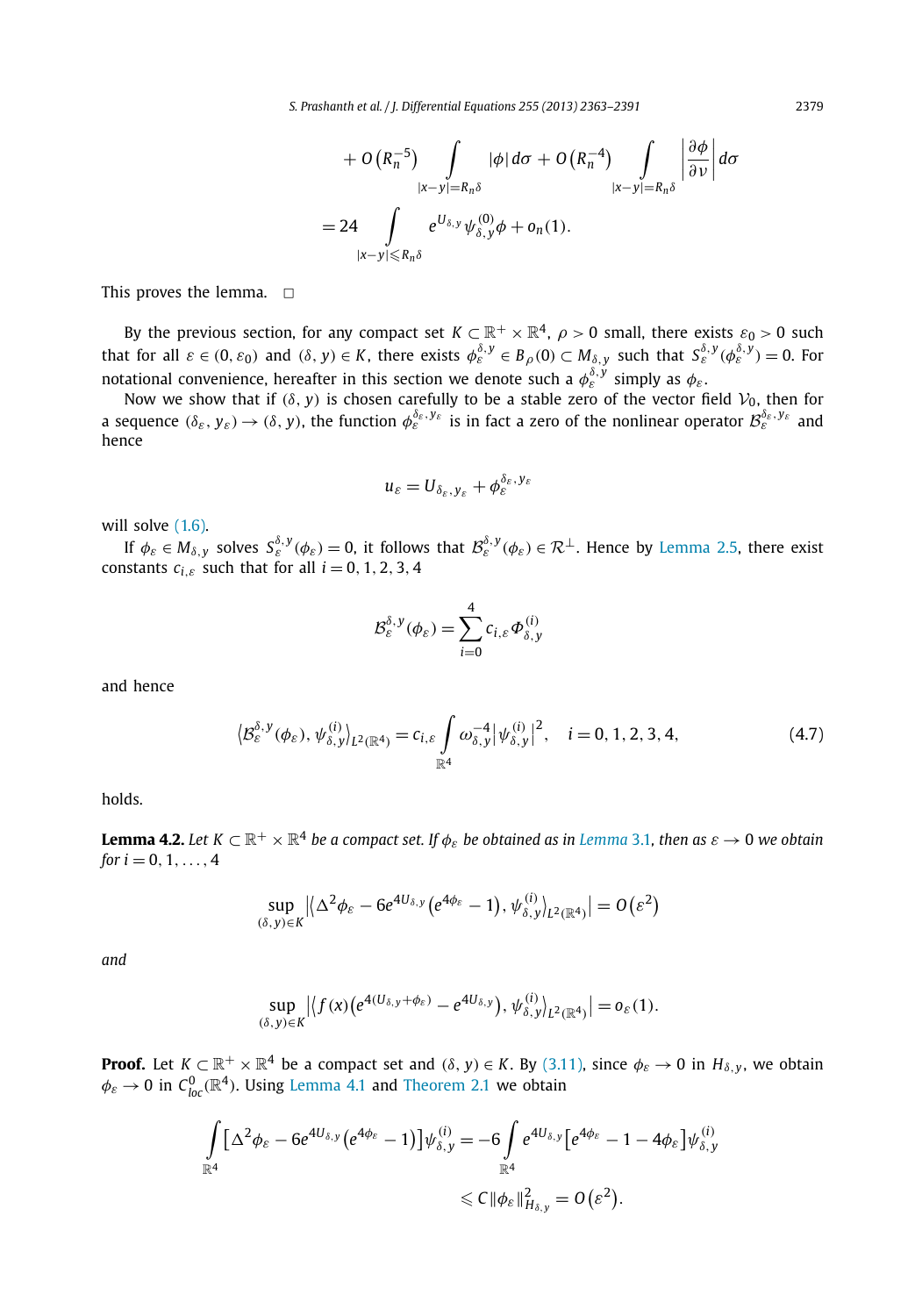Moreover, again by Theorem 2.1 and the dominated convergence theorem we get

$$
\langle f(x)(e^{4(U_{\delta,y}+\phi_{\varepsilon})}-e^{4U_{\delta,y}}),\psi_{\delta,y}^{(i)}\rangle_{L^2(\mathbb{R}^4)}\leqslant C\int\limits_{\mathbb{R}^4}e^{4U_{\delta,y}}[e^{\phi_{\varepsilon}}-1]\psi_{\delta,y}^{(i)}=o_{\varepsilon}(1).\hspace{3ex} \Box
$$

Define the matrix  $\mathcal{A}_{\delta, y} = (A^{i,j}_{\delta, y})_{0 \leqslant i, j \leqslant 4}$  by

$$
A_{\delta,y}^{i,j} = \langle \Phi_{\delta,y}^{(i)}, \psi_{\delta,y}^{(j)} \rangle_{L^2(\mathbb{R}^4)}; \quad 0 \leq i, j \leq 4
$$

and the vector

$$
c_{\varepsilon} = \begin{pmatrix} c_{0,\varepsilon} \\ c_{1,\varepsilon} \\ c_{2,\varepsilon} \\ c_{3,\varepsilon} \\ c_{4,\varepsilon} \end{pmatrix}.
$$

We note that  $\mathcal{A}_{\delta,y}$  is in fact an invertible diagonal matrix. Let  $K\subset\mathbb{R}^+\times\mathbb{R}^4$  be a compact set with nonempty interior. Define the vector field

$$
\mathcal{V}_{\varepsilon}(\delta, y) = \left(\frac{1}{\varepsilon} \int\limits_{\mathbb{R}^4} (\Delta^2 \phi_{\varepsilon} - 6e^{4U_{\delta, y}} (e^{4\phi_{\varepsilon}} - 1)) \psi_{\delta, y}^{(i)} - 6 \int\limits_{\mathbb{R}^4} f(x) e^{4(U_{\delta, y} + \phi_{\varepsilon})} \psi_{\delta, y}^{(i)}\right)_{i=0, 1, ..., 4}.
$$

Then from Lemma 4.2 we obtain  $\mathcal{V}_{\varepsilon}(\delta, y) \to 6\mathcal{V}_0(\delta, y)$  in  $C(K, \mathbb{R}^5)$ . Now (4.7) can be written as

$$
A_{\delta, y} c_{\varepsilon} = \varepsilon \mathcal{V}_{\varepsilon}(\delta, y) \tag{4.8}
$$

for  $(\delta, v) \in K$ .

**Proof of Theorem 1.1.** Let ( $\delta$ , *y*) be a stable zero for the vector field  $V_0$ . Since  $V_{\varepsilon}(\delta, y) \to 6V_0(\delta, y)$ in  $C(K,\mathbb{R}^5)$ , we can find zeroes  $(\delta_{\varepsilon},y_{\varepsilon})$  of  $\mathcal{V}_{\varepsilon}$  such that  $(\delta_{\varepsilon},y_{\varepsilon})\to (\delta,y)$ . Take the solution  $\phi_{\varepsilon}^{\delta_{\varepsilon},y_{\varepsilon}}$ of  $S_{\varepsilon}^{\delta_{\varepsilon},y_{\varepsilon}}(\phi)=0$  given in Lemma 3.1 and write out the corresponding equations (4.7) and (4.8) for  $\mathcal{A}_{\delta_{\varepsilon},y_{\varepsilon}}.$  Since  $\mathcal{A}_{\delta_{\varepsilon},y_{\varepsilon}}$  is invertible, we have  $c_{\varepsilon}=0$  for all  $\varepsilon>0.$  Hence the corresponding  $\phi_{\varepsilon}^{\delta_{\varepsilon},y_{\varepsilon}}$  solves  $\mathcal{B}_{\varepsilon}^{\delta_{\varepsilon},y_{\varepsilon}}(\phi^{\delta_{\varepsilon},y_{\varepsilon}})=0$  for all such  $\varepsilon$ . Defining  $u_{\varepsilon}=U_{\delta_{\varepsilon},y_{\varepsilon}}+\phi_{\varepsilon}^{\delta_{\varepsilon},y_{\varepsilon}}$ , we obtain that  $u_{\varepsilon}$  solves (1.6) for all  $\varepsilon > 0$  small. That  $\|\phi_{\varepsilon}^{\delta_{\varepsilon},y_{\varepsilon}}\|_{H_{\delta,y}} = O(\varepsilon)$  follows from Claim 2 in Lemma 3.1.  $\;\;\Box$ 

### **5. Necessary condition: Proof of Theorem 1.2**

In this section we show that if there is a sequence of solutions  $u_{\varepsilon}$  of (1.6) "bifurcating" from some  $U_{\delta, y}$ , then necessarily  $V_0(\delta, y) = 0$ . The main tool to prove this result is a Pohozaev type identity for functions belonging to  $H_{\delta, y}$ . First, we prove the following sharp decay estimates:

**Lemma 5.1.** Let  $u_{\varepsilon}$  be a sequence of solutions of (1.6) with  $||u_{\varepsilon} - U_{\delta,y}||_{H_{\delta,y}} \to 0$  as  $\varepsilon \to 0$  for some  $(\delta, y) \in$  $\mathbb{R}^+ \times \mathbb{R}^4$ . Then, uniformly as  $\varepsilon \to 0$ , we have the following decay estimates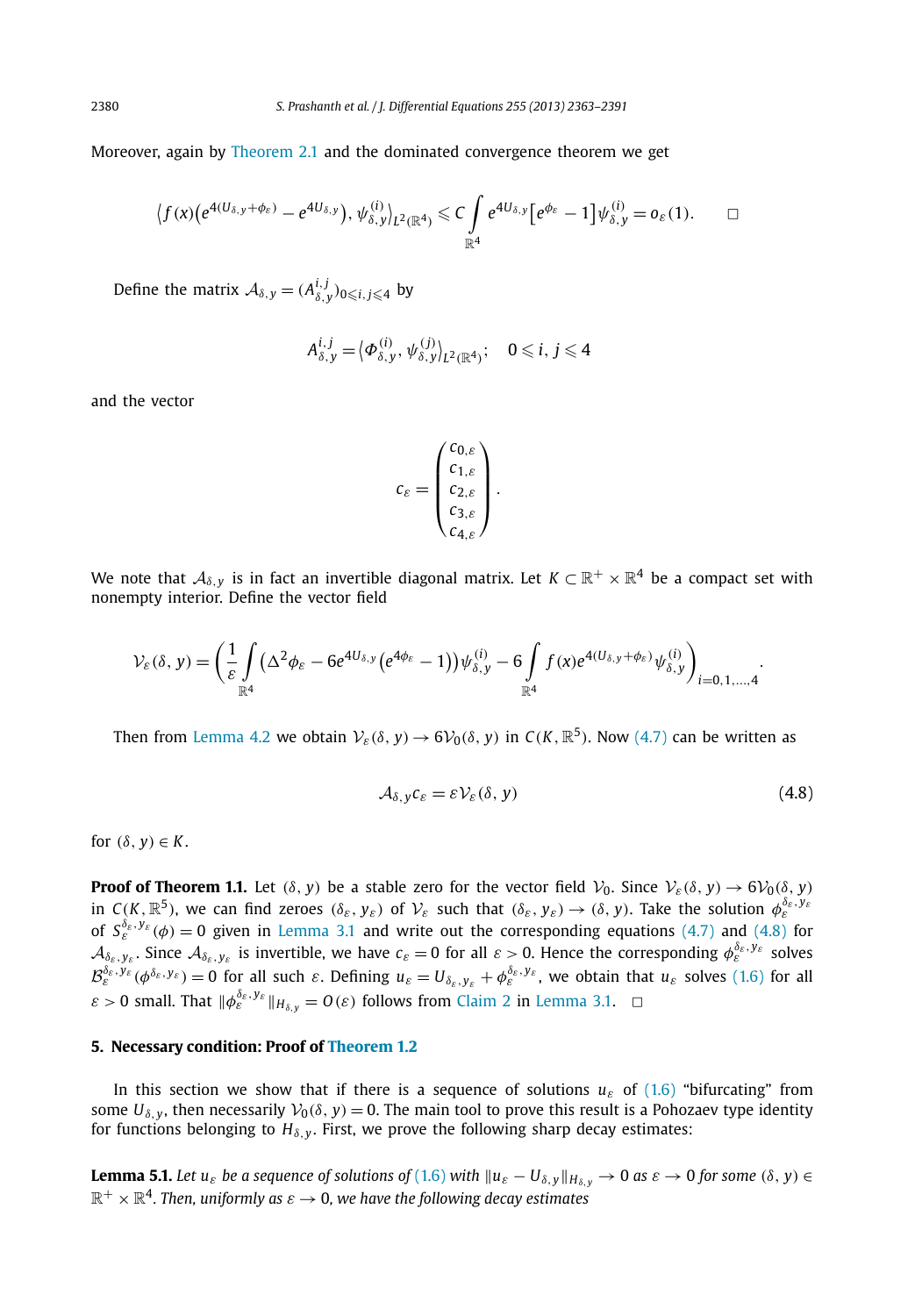*S. Prashanth et al. / J. Differential Equations 255 (2013) 2363–2391* 2381

$$
\lim_{|x| \to \infty} \frac{u_{\varepsilon}(x)}{\log |x|} = -2,\tag{5.1}
$$

$$
\lim_{|x| \to \infty} x \cdot \nabla u_{\varepsilon} = -2,\tag{5.2}
$$

$$
\lim_{|x| \to \infty} |x|^2 |\Delta u_{\varepsilon}(x)| = 4,
$$
\n(5.3)

$$
\lim_{|x| \to \infty} x \cdot \nabla(x \cdot \nabla u_{\varepsilon}) = 0,\tag{5.4}
$$

$$
\lim_{|x| \to \infty} |x|^2 x \cdot \nabla(\Delta u_{\varepsilon}) = 8. \tag{5.5}
$$

**Proof.** Let  $\phi_{\varepsilon} = u_{\varepsilon} - U_{\delta,y}$ . First note that  $\|\phi_{\varepsilon}\|_{H_{\delta,y}} \to 0$  and hence

$$
\frac{|u_{\varepsilon} - U_{\delta, y}|}{\log |x|} \leqslant C \|\phi_{\varepsilon}\|_{H_{\delta, y}} \left(1 + \frac{1}{\log |x|}\right) \to 0 \tag{5.6}
$$

as  $|x| \rightarrow +\infty$ . Using the fact that

$$
\lim_{|x|\to\infty}\frac{U_{\delta,y}}{\log|x|}=-2,
$$

we obtain  $(5.1)$ . We use similar arguments in  $[12]$  to establish  $(5.2)$ ,  $(5.3)$ ,  $(5.4)$  and  $(5.5)$ . Using  $(5.1)$ we obtain

$$
\forall 0 < \nu < 2, \ \exists R(\nu) > 0; \ u_{\varepsilon}(x) \leqslant (-2+\nu) \log^+|x|, \quad \forall |x| > R(\nu). \tag{5.7}
$$

Then, since  $\phi_{\varepsilon} \in H_{\delta, y}$  we can use (4.6) of Lemma 4.1 to conclude that for a suitable sequence  $R_n \to \infty$ ,

$$
0 = \lim_{R_n \to \infty} \int_{\partial B_{R_n}(0)} \frac{\partial \Delta \phi_{\varepsilon}}{\partial \nu} d\sigma = \lim_{R_n \to \infty} \int_{B_{R_n}(0)} \Delta^2 (u_{\varepsilon} - U_{\delta, y})
$$
  
= 
$$
\lim_{R_n \to \infty} \int_{B_{R_n}(0)} 6(1 + \varepsilon f(x)) e^{4u_{\varepsilon}} - 6e^{4U_{\delta, y}}
$$
  
= 
$$
\lim_{R_n \to \infty} \int_{B_{R_n}(0)} 6(1 + \varepsilon f(x)) e^{4u_{\varepsilon}} - 16\pi^2.
$$
 (5.8)

Hence, we obtain

$$
\forall \varepsilon > 0, \quad \int_{\mathbb{R}^4} (1 + \varepsilon f(x)) e^{4u_{\varepsilon}} = \frac{8\pi^2}{3}.
$$

We define *v*ε by

$$
v_{\varepsilon}(x) = \frac{1}{8\pi^2} \int\limits_{\mathbb{R}^4} \log(|x-y|) 6(1+\varepsilon f(y)) e^{4u_{\varepsilon}(y)} dy.
$$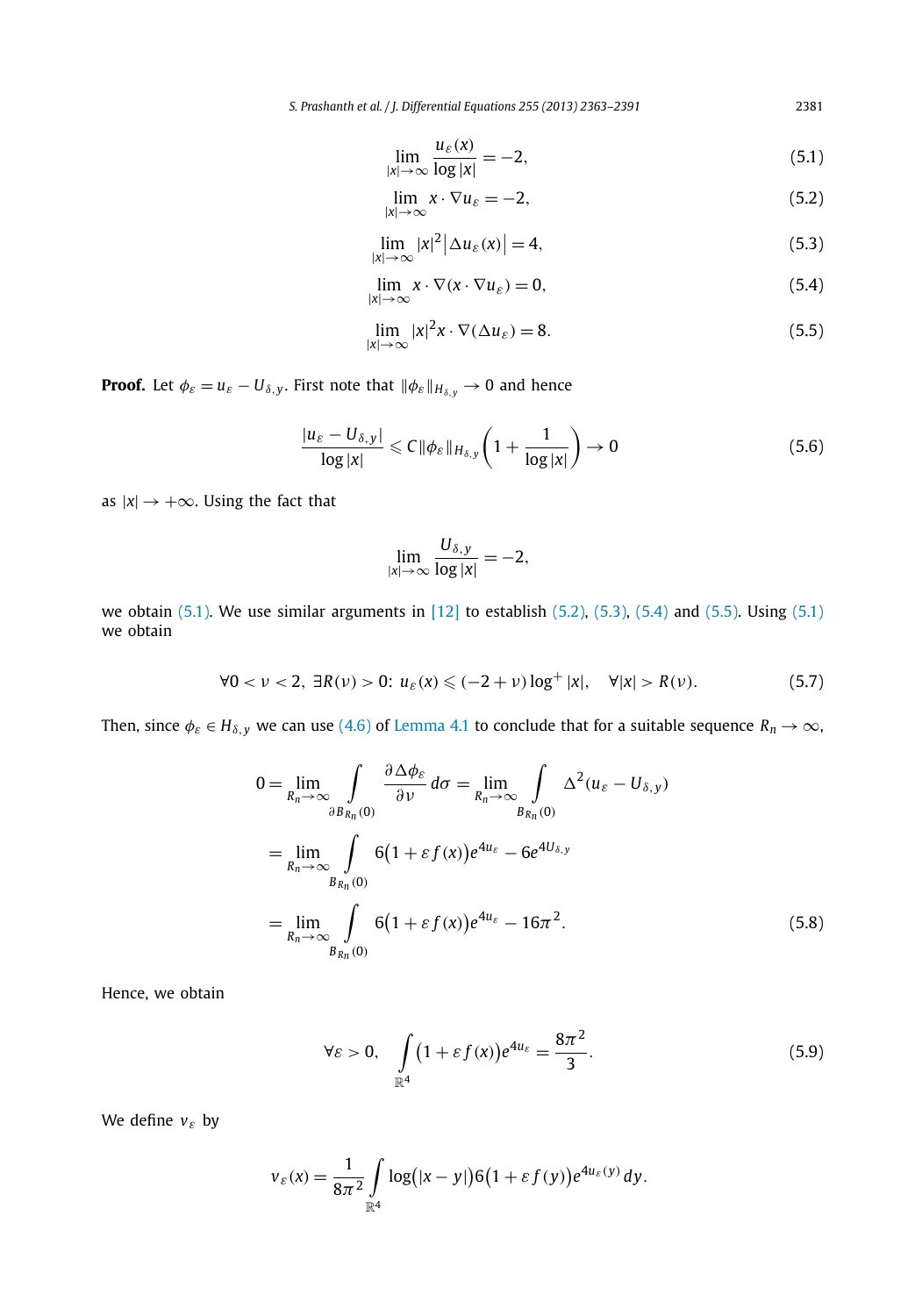It is easy to check that  $\Delta^2 v_\varepsilon = -6(1 + \varepsilon f(x))e^{4u_\varepsilon}$  in  $\mathbb{R}^4$  and using (5.9) we obtain uniformly as  $\varepsilon \to 0$ ,

$$
\lim_{|x| \to \infty} \frac{v_{\varepsilon}(x)}{\log |x|} = \frac{3}{4\pi^2} \int_{\mathbb{R}^4} (1 + \varepsilon f(y)) e^{4u_{\varepsilon}(y)} dy = 2.
$$
\n(5.10)

It can be shown, as in Lemma 2.1, that

$$
\sup_{0<\varepsilon<1}\sup_{\mathbb{R}^4}|v_{\varepsilon}(x)|\leqslant C\big(\log^+|x|+1\big).
$$

Consider the function  $w_{\varepsilon} = u_{\varepsilon} + v_{\varepsilon}$ . Then  $\Delta^2 w_{\varepsilon} = 0$  in  $\mathbb{R}^4$ . Hence  $\Delta w_{\varepsilon}$  is harmonic and by the mean value theorem, for any  $r > 0$ ,

$$
\Delta w_{\varepsilon}(x_0) = \frac{2}{\pi^2 r^4} \int\limits_{B_r(x_0)} \Delta w_{\varepsilon}(x) dx = \frac{2}{\pi^2 r^4} \int\limits_{\partial B_r(x_0)} \frac{\partial w_{\varepsilon}}{\partial r}(x) d\sigma.
$$

Integrating along *r* we obtain

$$
\frac{r^2}{8}\Delta w_{\varepsilon}(x_0)=\frac{1}{2\pi^2r^3}\int\limits_{\partial B_r(x_0)}w_{\varepsilon} d\sigma-w_{\varepsilon}(x_0).
$$

From (5.7) and (5.10), it follows that  $w_{\varepsilon}$  and hence the absolute value of the RHS in the above equation grows at most like logr as  $r \to \infty$ . Hence, we obtain a contradiction if  $\Delta w_{\varepsilon}(x_0) \neq 0$  at any  $x_0$ . Therefore,  $\Delta w_{\varepsilon}=0$  in  $\mathbb{R}^4$ . Further since  $w_{\varepsilon}$  has at most logarithmic growth at infinity, we conclude that  $w_{\varepsilon} \equiv const.$  in  $\mathbb{R}^4$ . Successively differentiating  $v_{\varepsilon}$  and arguing in a similar way we obtain the relations  $(5.2)$ – $(5.5)$ .  $\Box$ 

**Corollary 5.1.** *The following uniform estimates hold*

(i) 
$$
\limsup_{|x| \to \infty} |x| |\nabla u_{\varepsilon}(x)| < \infty,
$$

(ii) 
$$
\limsup_{|x| \to \infty} |x|^2 |D^2 u_{\varepsilon}| < \infty.
$$

**Proof.** We note that, from (5.1), we have the estimate  $e^{4u_{\varepsilon}} \leq C(1 + |x|)^{\nu-8}$  for any  $\nu > 0$  and all  $|x| \ge R = R(v)$ . The conclusions (i) and (ii) follow by differentiating inside the integral sign in the definition of  $v_{\varepsilon}$ .  $\Box$ 

We now develop two kinds of Pohozaev type identities.

**Lemma 5.2.** Let  $\{u_{\varepsilon}\}\$  be a family of solutions to (1.6) such that  $\|u_{\varepsilon} - U_{\delta,\gamma}\|_{H_{\delta,\gamma}} \to 0$  as  $\varepsilon \to 0$  for some  $(\delta, y) \in \mathbb{R}^+ \times \mathbb{R}^4$ . Then,

$$
\int_{\mathbb{R}^4} f(x)e^{4u_{\varepsilon}} \frac{\partial u_{\varepsilon}}{\partial x_i} = 0, \quad i = 1, 2, 3, 4,
$$
\n(5.11)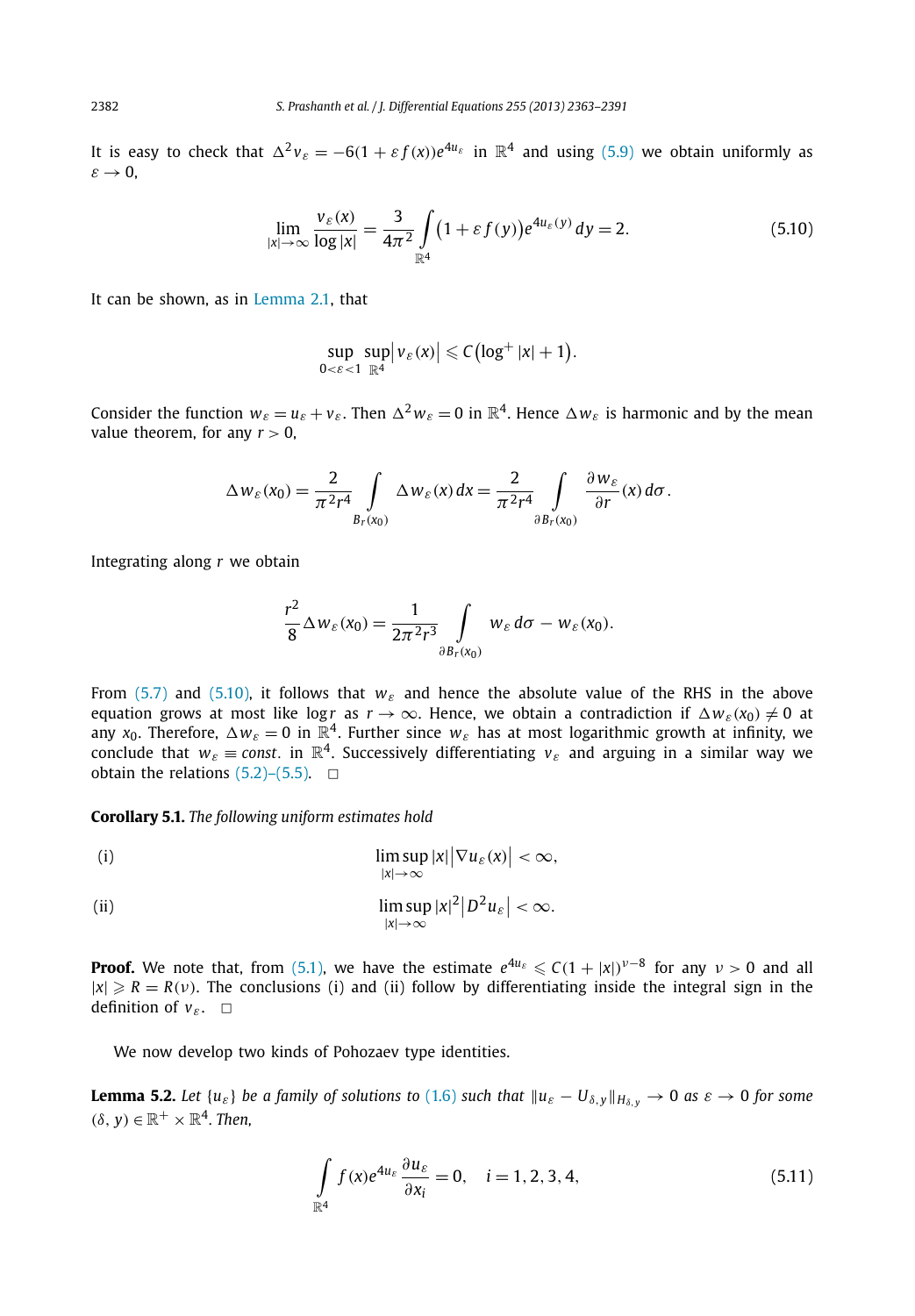*and*

$$
\int_{\mathbb{R}^4} f(x)e^{4u_{\varepsilon}} \left[ (x - y) \cdot \nabla u_{\varepsilon} + 1 \right] = 0.
$$
\n(5.12)

**Proof.** In order to prove (5.11) we multiply (1.6) by  $\frac{\partial u_{\varepsilon}}{\partial x_i}$  and integrate by parts on the ball  $B_R(0)$  to get

$$
6\int\limits_{B_R(0)}(1+\varepsilon f(x))e^{4u_{\varepsilon}}\frac{\partial u_{\varepsilon}}{\partial x_i}=\int\limits_{\partial B_R(0)}\frac{\partial \Delta u_{\varepsilon}}{\partial \nu}\frac{\partial u_{\varepsilon}}{\partial x_i}d\sigma-\int\limits_{B_R(0)}\nabla(\Delta u_{\varepsilon})\cdot\nabla\left(\frac{\partial u_{\varepsilon}}{\partial x_i}\right).
$$
(5.13)

By  $(5.5)$  and Corollary 5.1(i), we obtain

$$
\int_{\partial B_R(0)} \left| \frac{\partial \Delta u_{\varepsilon}}{\partial \nu} \frac{\partial u_{\varepsilon}}{\partial x_i} \right| d\sigma = O\left( R^{-1} \right) \quad \text{as } R \to \infty. \tag{5.14}
$$

Again, by suitable integration by parts and using (5.3) and Corollary 5.1(ii), we get as  $R \to \infty$ ,

$$
\int\limits_{B_R(0)} \nabla(\Delta u_{\varepsilon}) \cdot \nabla \left(\frac{\partial u_{\varepsilon}}{\partial x_i}\right) = \int\limits_{\partial B_R(0)} \left\{ \Delta u_{\varepsilon} \frac{\partial}{\partial \nu} \left(\frac{\partial u_{\varepsilon}}{\partial x_i}\right) - \frac{1}{2R} x_i |\Delta u_{\varepsilon}|^2 \right\} d\sigma = O\left(R^{-1}\right). \tag{5.15}
$$

Hence, from the last two relations,

$$
\lim_{R \to \infty} \{ \text{RHS of (5.13)} \} = 0. \tag{5.16}
$$

Again integrating by parts in another way,

$$
\int_{B_R(0)} (1+\varepsilon f)e^{4u_\varepsilon} \frac{\partial u_\varepsilon}{\partial x_i} = \frac{1}{4R} \int_{\partial B_R(0)} x_i e^{4u_\varepsilon} d\sigma + \varepsilon \int_{B_R(0)} f e^{4u_\varepsilon} \frac{\partial u_\varepsilon}{\partial x_i}.
$$
 (5.17)

Using the asymptotic relation (5.1) and Corollary 5.1(i), we may let  $R \to \infty$  in the above equation to conclude

$$
\lim_{R \to \infty} \int\limits_{B_R(0)} (1 + \varepsilon f) e^{4u_\varepsilon} \frac{\partial u_\varepsilon}{\partial x_i} = \varepsilon \int\limits_{\mathbb{R}^4} f e^{4u_\varepsilon} \frac{\partial u_\varepsilon}{\partial x_i}.
$$
\n(5.18)

Therefore we obtain, using (5.18) and (5.16),

$$
6\varepsilon \int_{\mathbb{R}^4} f(x)e^{4u_\varepsilon} \frac{\partial u_\varepsilon}{\partial x_i} = \lim_{R \to \infty} \{LHS \text{ of (5.13)}\} = 0,
$$
 (5.19)

which proves (5.11). Now we are left to show (5.12). For this, we multiply (1.6) by  $(x - y) \cdot \nabla u_{\varepsilon} + 1$ on either side and integrate on the ball  $B_R(y)$  as before to obtain,

$$
6\int\limits_{B_R(y)}e^{4u_{\varepsilon}}\big(1+\varepsilon f(x)\big)\big((x-y)\cdot\nabla u_{\varepsilon}+1\big)=\int\limits_{B_R(y)}\Delta^2 u_{\varepsilon}\big((x-y)\cdot\nabla u_{\varepsilon}+1\big). \hspace{1cm} (5.20)
$$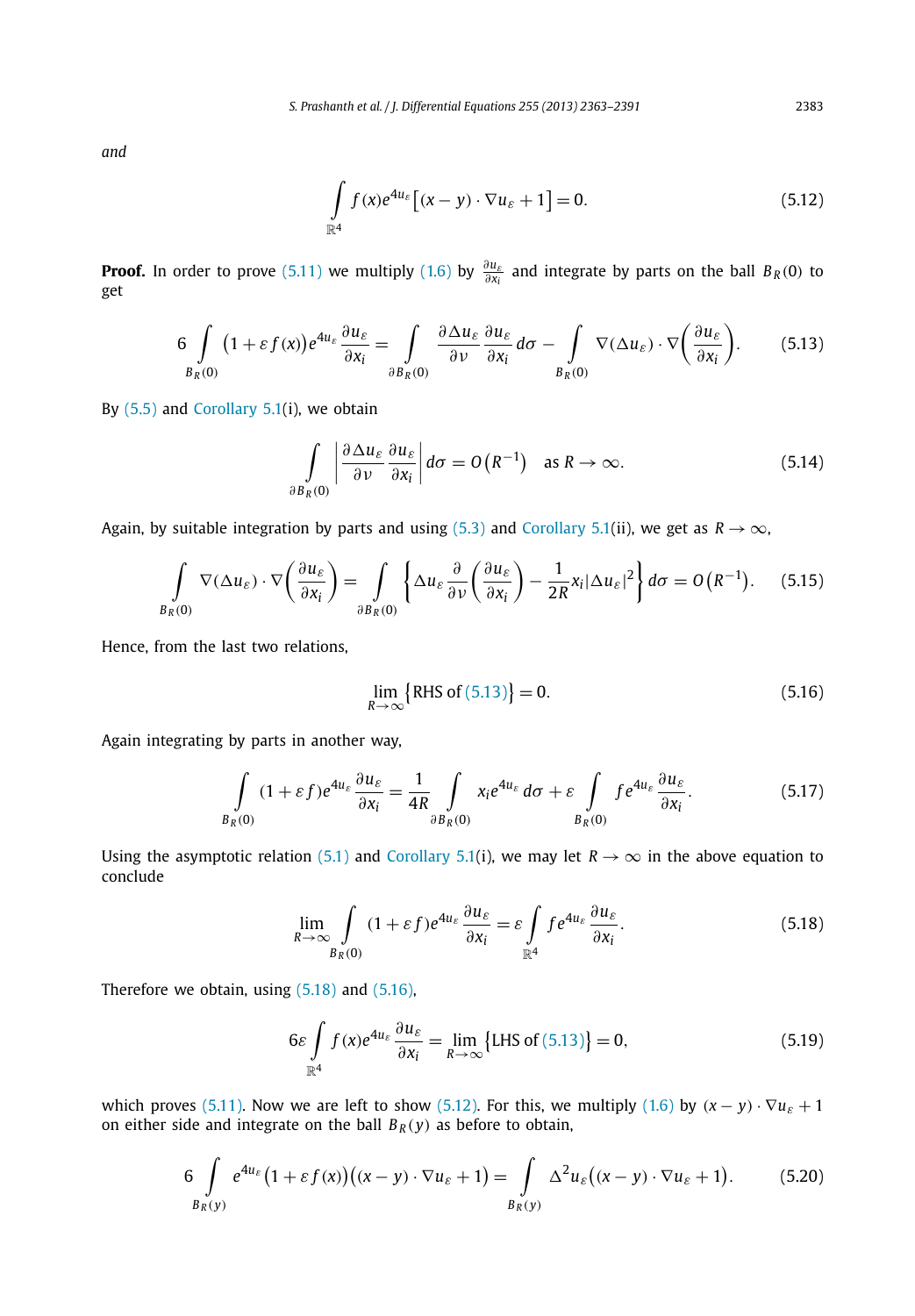Integrating by parts we obtain

LHS of 
$$
(5.20) = \frac{3R}{2} \int_{\partial B_R(y)} e^{4u_\varepsilon} d\sigma + 6\varepsilon \int_{B_R(y)} f e^{4u_\varepsilon} ((x - y) \cdot \nabla u_\varepsilon + 1).
$$
 (5.21)

We denote  $r \frac{\partial}{\partial r} = (x - y) \cdot \nabla$ . Again integrating by parts suitably,

RHS of (5.20) = 
$$
\int_{\partial B_R(y)} \left\{ R \left( \frac{1}{2} |\Delta u_{\varepsilon}|^2 + \left( \frac{\partial u_{\varepsilon}}{\partial r} + 1 \right) \frac{\partial}{\partial r} (\Delta u_{\varepsilon}) \right) - \Delta u_{\varepsilon} \frac{\partial}{\partial r} \left( r \frac{\partial u_{\varepsilon}}{\partial r} \right) \right\} d\sigma.
$$
 (5.22)

We have used the relation (obtained from integrating by parts)

$$
\int\limits_{B_R(y)} \Delta u_{\varepsilon}(x-y) \cdot \nabla(\Delta u_{\varepsilon}) = \frac{R}{2} \int\limits_{\partial B_R(y)} (\Delta u_{\varepsilon})^2 d\sigma - 2 \int\limits_{B_R(y)} (\Delta u_{\varepsilon})^2 dx
$$

and the identity

$$
\Delta((x - y) \cdot \nabla u_{\varepsilon}) = 2\Delta u_{\varepsilon} + (x - y) \cdot \nabla(\Delta u_{\varepsilon})
$$

to derive  $(5.22)$ . Using the asymptotics  $(5.1)$ – $(5.5)$ , we obtain that

$$
\lim_{R \to \infty} \{ \text{LHS of (5.20)} \} = 6\varepsilon \int_{\mathbb{R}^4} f(x) e^{4u_{\varepsilon}} \big( (x - y) \cdot \nabla u_{\varepsilon} + 1 \big), \tag{5.23}
$$

and

$$
\lim_{R \to \infty} \{ \text{RHS of (5.20)} \} = 0. \tag{5.24}
$$

Hence  $(5.12)$  follows.  $\Box$ 

**Proof of Theorem 1.2.** We note that  $(x - y) \cdot \nabla_x U_{\delta, y} + 1 = -\delta \frac{\partial U_{\delta, y}}{\partial \delta}$ . Since  $u_{\varepsilon} \to U_{\delta, y}$  in  $H_{\delta, y}$ , the asymptotics in Lemma 5.1 allow us to pass to the limit as  $\varepsilon$  goes to 0 in (5.11) and (5.12). This means that  $V_0(\delta, \gamma) = 0$ .  $\Box$ 

#### **6. Local uniqueness: Proof of Theorem 1.3**

In this section we show that a "strongly" stable zero of the vector field  $V_0(\delta, y)$  "bifurcates" at most one family of solutions to (1.6).

**Proof of Theorem 1.3.** We argue by contradiction. Let us suppose that for some sequence  $\varepsilon_n \to 0$  there exist two distinct sequences of solutions  $\{u_{1,E_n}\}$  and  $\{u_{2,E_n}\}$  of  $(1.6)$  such that  $\|u_{i,n}-U_{\delta,y}\|_{H_{\delta,y}}\to 0$  as  $n \to \infty$  for  $i = 1, 2$ . For convenience, we denote  $u_{i,n} = u_{i,\varepsilon_n}$ . Set  $\tilde{w}_n = u_{1,n} - u_{2,n}$ . Then  $\|\tilde{w}_n\|_{H_{\delta,y}} \to 0$ as  $n \rightarrow \infty$ . Then, we have the following two cases: either

Case (i): for any  $\beta > 0$ , for all large *n*, there exists  $x_n \in \mathbb{R}^4$  such that  $|\tilde{w}_n(x_n)| \geqslant \beta$ ,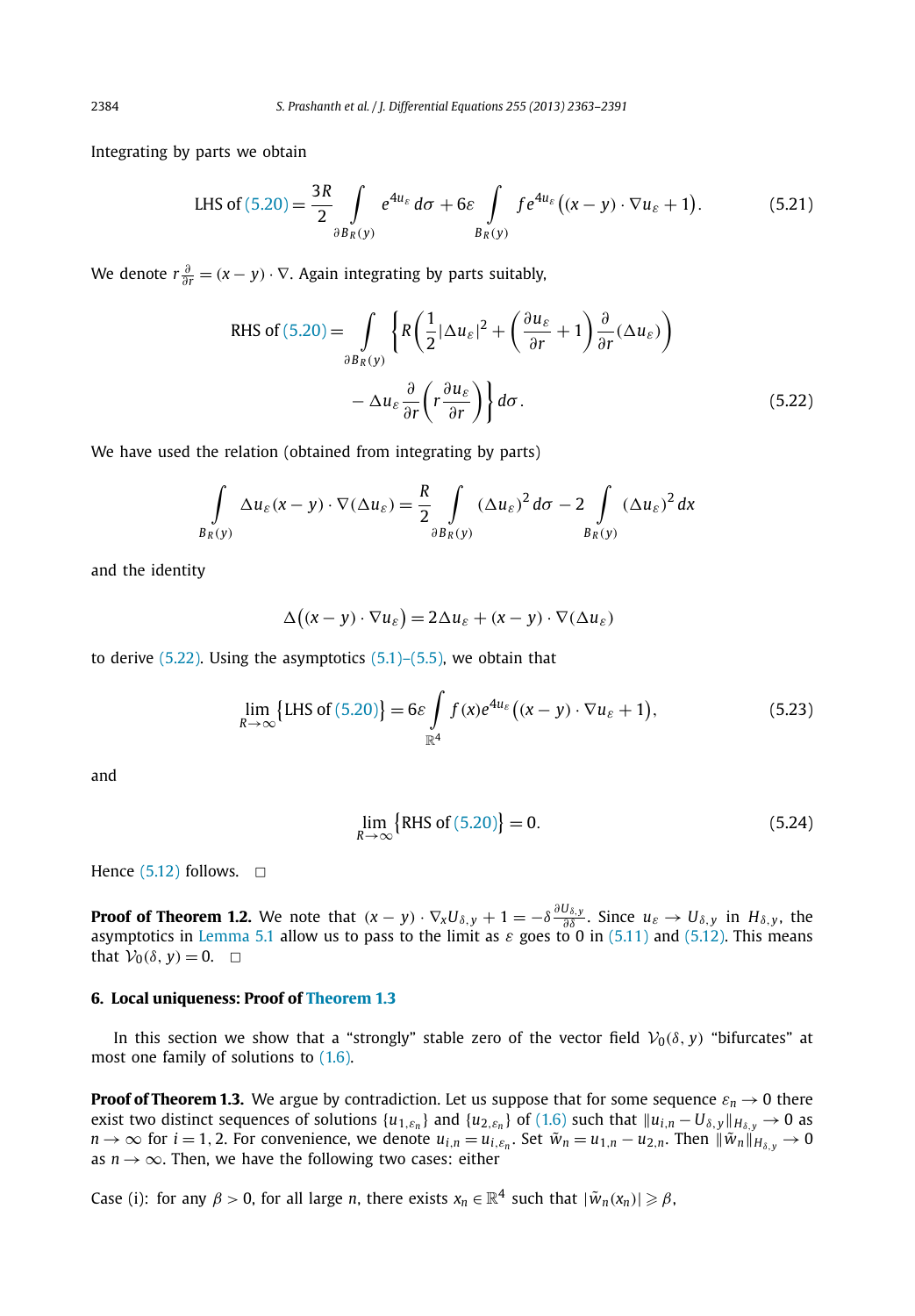or

Case (ii): there exists  $\beta > 0$  and a subsequence of { $\tilde{w}_n$ }, which we still denote by { $\tilde{w}_n$ }, such that  $|\tilde{w}_n(x)| < \beta$  for all *n* and all  $x \in \mathbb{R}^4$ . In this case, let  $x_n \in \mathbb{R}^4$  be such that  $|\tilde{w}_n(x_n)| \geqslant$  $\frac{1}{2}$   $\|\tilde{w}_n\|_{L^{\infty}(\mathbb{R}^4)}$ .

If Case (i) holds, then we define  $w_n = \frac{\tilde{w}_n}{\|\tilde{w}_n\|_{H_{\delta,y}}}$ , and if Case (ii) holds then  $w_n = \frac{\tilde{w}_n}{\|\tilde{w}_n\|_{L^{\infty}(\mathbb{R}^4)}}$ . Then *w<sup>n</sup>* satisfies

$$
\Delta^2 w_n = 24(1 + \varepsilon_n f(x))c_n(x)w_n \quad \text{with } c_n(x) = \int_0^1 e^{4tu_{1,n} + (1-t)4u_{2,n}} dt. \tag{6.1}
$$

We note that, from  $(5.1)$ , we have the estimate

$$
e^{4u_{i,n}} \leqslant C\big(1+|x|\big)^{\nu-8} \quad \text{for any } \nu > 0, \text{ all } |x| \geqslant R = R(\nu), \text{ and } \forall n. \tag{6.2}
$$

Using Schauder estimates, we obtain  $w_n \to w$  in  $C^4_{loc}(\mathbb{R}^4)$  where *w* satisfies the problem

$$
\Delta^2 w = 24e^{4U_{\delta,y}}w \quad \text{in } \mathbb{R}^4. \tag{6.3}
$$

By non-degeneracy result in Lemma 2.2,  $w = c_0 \frac{\partial U_{\delta,y}}{\partial \delta} + \sum_{i=1}^4 c_i \frac{\partial U_{\delta,y}}{\partial x_i}$  for some  $c_i \in \mathbb{R}$ ,  $i = 0, 1, ..., 4$ . We claim that  $c_i = 0$  for all  $i = 0, 1, \ldots, 4$ . From the identity  $(5.11)$  we get

$$
\int_{\mathbb{R}^4} f(x)e^{4u_{i,n}} \frac{\partial u_{i,n}}{\partial x_j} = 0, \quad i = 1, 2; \ j = 1, 2, 3, 4.
$$
\n(6.4)

Using assumptions  $(1.12)$  and  $(6.2)$  we derive from  $(6.4)$ 

$$
\int_{\mathbb{R}^4} \frac{\partial f}{\partial x_j} e^{4u_{i,n}} = 0, \quad i = 1, 2 \text{ and } j = 1, 2, 3, 4.
$$
 (6.5)

Therefore,

$$
\int_{\mathbb{R}^4} \left( \frac{\partial f}{\partial x_j} e^{4u_{1,n}} - \frac{\partial f}{\partial x_j} e^{4u_{2,n}} \right) = 0 \quad \text{for } j = 1, 2, 3, 4,
$$
\n(6.6)

which can be written as

$$
\int_{\mathbb{R}^4} \frac{\partial f}{\partial x_j} c_n(x) w_n(x) dx = 0 \quad \text{for } j = 1, 2, 3, 4.
$$
 (6.7)

Using  $(1.12)$  we can pass to the limit in  $(6.7)$  to obtain,

$$
\int_{\mathbb{R}^4} \frac{\partial f}{\partial x_j} e^{4U_{\delta,y}} \left( c_0 \frac{\partial U_{\delta,y}}{\partial \delta} + \sum_{i=1}^4 c_i \frac{\partial U_{\delta,y}}{\partial x_i} \right) = 0, \quad j = 1, 2, 3, 4.
$$
\n(6.8)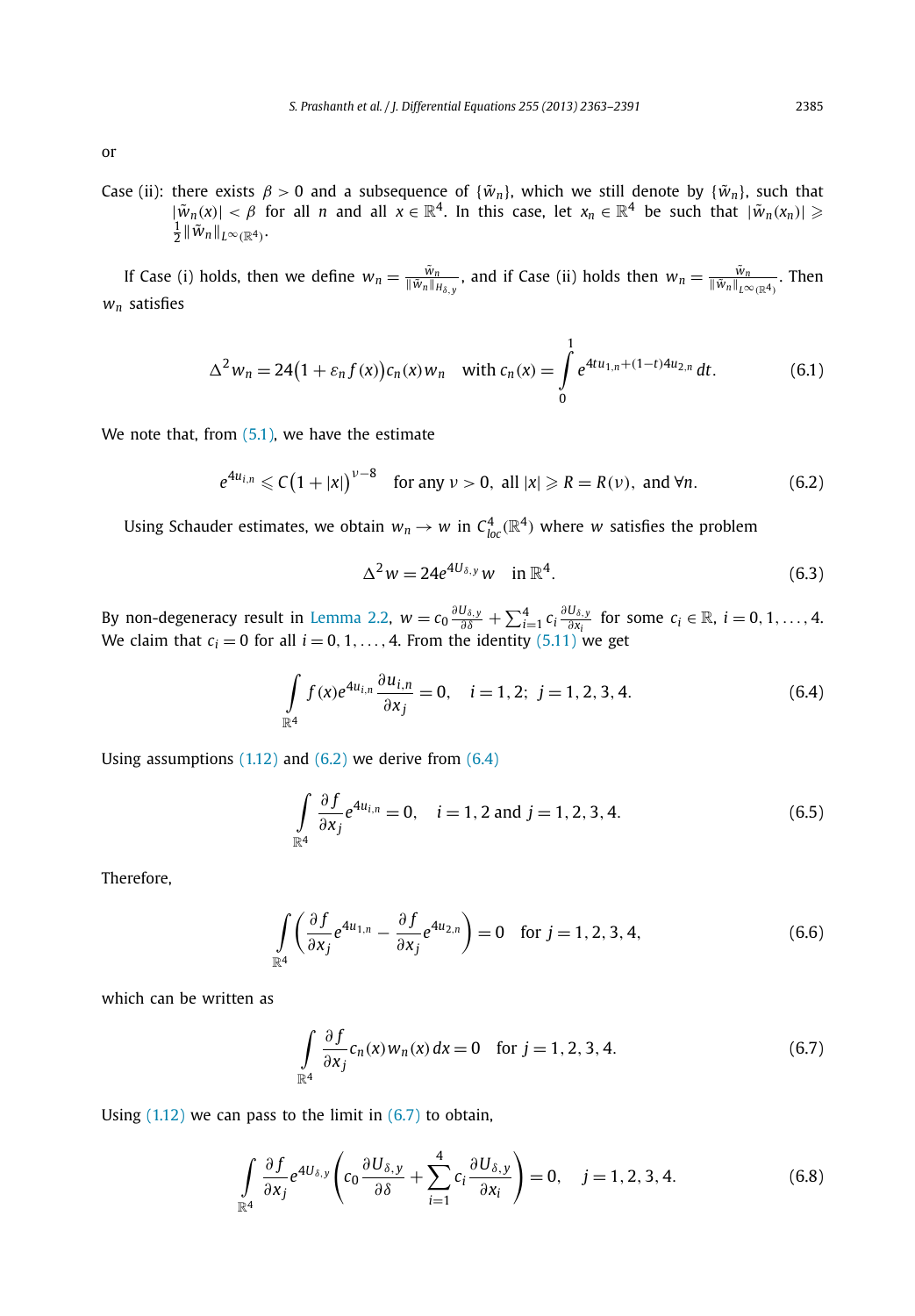That is, integrating by parts again,

$$
\int_{\mathbb{R}^4} f \frac{\partial}{\partial x_j} \left( e^{4U_{\delta,y}} \left\{ c_0 \frac{\partial U_{\delta,y}}{\partial \delta} + \sum_{i=1}^4 c_i \frac{\partial U_{\delta,y}}{\partial x_i} \right\} \right) = 0, \quad j = 1, 2, 3, 4.
$$
\n(6.9)

Similarly, using  $(1.12)$  and  $(6.2)$  we deduce from  $(5.12)$ ,

$$
\int_{\mathbb{R}^4} \langle (x - y), \nabla f \rangle e^{4u_{i,n}} = 0 \quad \text{for } i = 1, 2.
$$
 (6.10)

Then, arguing as above we get

$$
\int\limits_{\mathbb{R}^4} \langle (x-y), \nabla f \rangle e^{4U_{\delta,y}} w = 0.
$$

Hence doing integration by parts we obtain that

$$
-4\delta \int_{\mathbb{R}^4} f(x)e^{4U_{\delta,y}} \frac{\partial U_{\delta,y}}{\partial \delta} w + \int_{\mathbb{R}^4} f(x)e^{4U_{\delta,y}} \langle (x-y), \nabla w \rangle = 0.
$$
 (6.11)

Using the relations

$$
\langle (x-y), \nabla w \rangle = -\bigg(\delta \frac{\partial w}{\partial \delta} + w\bigg),\,
$$

and

$$
\int_{\mathbb{R}^4} f(x)e^{4U_{\delta,y}(x)}w = 0 \quad \text{(from (6.8))},
$$

we rewrite (6.11) as

$$
-4\delta \int\limits_{\mathbb{R}^4} f(x)e^{4U_{\delta,y}} \frac{\partial U_{\delta,y}}{\partial \delta} w - \delta \int\limits_{\mathbb{R}^4} f(x)e^{4U_{\delta,y}} \frac{\partial w}{\partial \delta} = 0.
$$

That is,

$$
\int_{\mathbb{R}^4} f(x) \frac{\partial}{\partial \delta} \left( e^{4U_{\delta,y}} \left\{ c_0 \frac{\partial U_{\delta,y}}{\partial \delta} + \sum_{i=1}^4 c_i \frac{\partial U_{\delta,y}}{\partial x_i} \right\} \right) = 0.
$$
\n(6.12)

Thus, from (6.9) and (6.12), we deduce  $D^2 J(\delta, y) \mathbf{c} = 0$  where **c** is the column vector ( $c_0, c_1, c_2$ ,  $c_3$ ,  $c_4$ )<sup>T</sup>. Since  $D^2 J(\delta, y)$  is an invertible matrix, we deduce  $c_0 = c_1 = c_2 = c_3 = c_4 = 0$ . This implies  $w \equiv 0$  in  $\mathbb{R}^4$ . Therefore,  $w_n \to 0$  in  $C^4_{loc}(\mathbb{R}^4)$  and hence we necessarily have  $|x_n| \to \infty$ . Let us use the Kelvin transform to define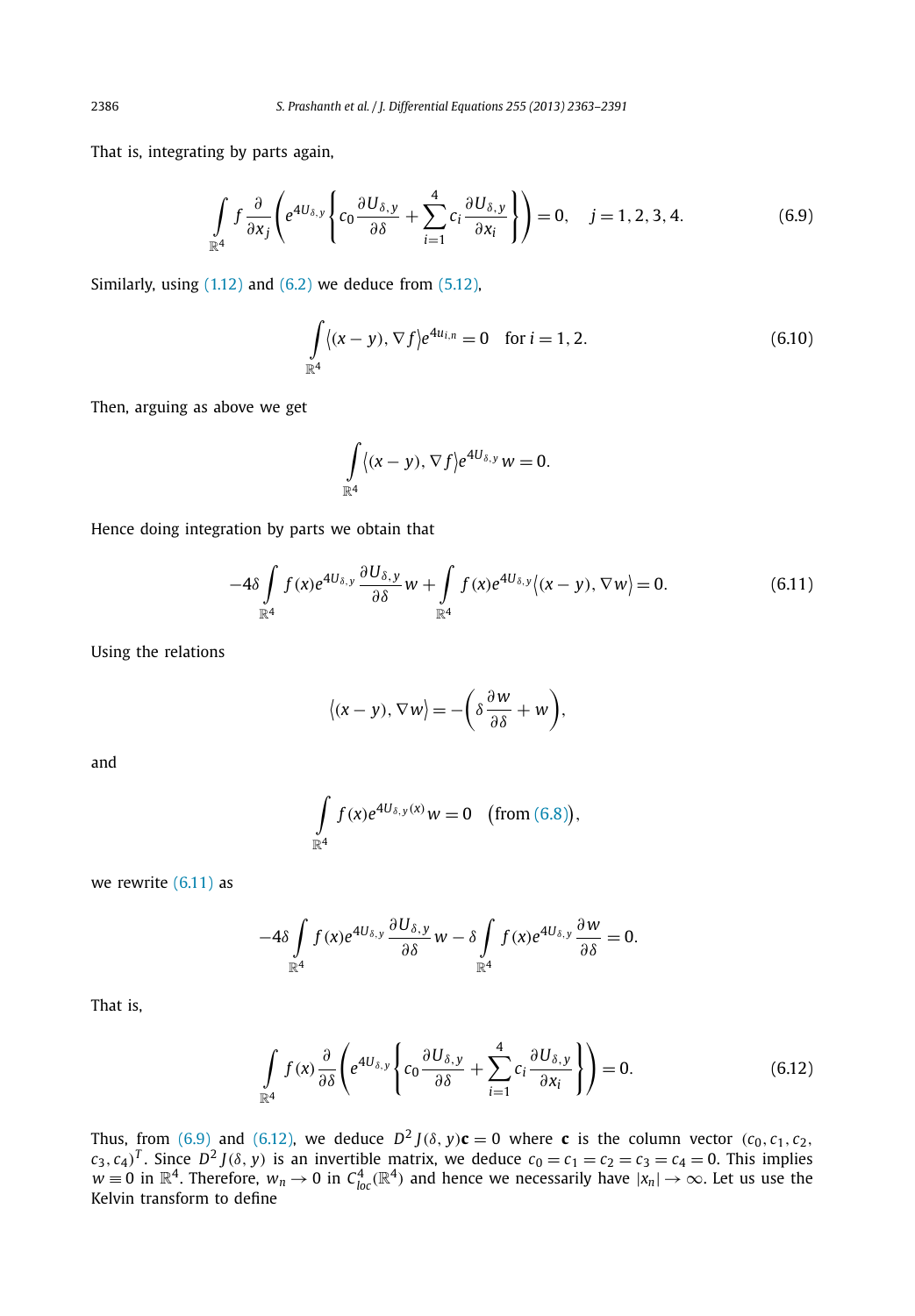$$
\hat{u}_{i,n}(x) = u_{i,n}\left(\frac{x}{|x|^2}\right), \qquad \hat{w}_n(x) = w_n\left(\frac{x}{|x|^2}\right), \qquad \hat{c}_n(x) = c_n\left(\frac{x}{|x|^2}\right), \quad x \in \mathbb{R}^4 \setminus \{0\}.
$$

Clearly, we have  $|\hat{w}_n(\frac{x_n}{|x_n|^2})| \geq \frac{1}{2}$  for all large *n*. It can be shown that  $\hat{w}_n$  satisfies the following equation

$$
\Delta^2 \hat{w}_n = \frac{24}{|x|^8} \hat{c}_n \left( 1 + \varepsilon_n f\left(\frac{x}{|x|^2}\right) \right) \hat{w}_n \quad \text{in } \mathbb{R}^4 \setminus \{0\}. \tag{6.13}
$$

In Case (i), using the growth estimate (2.1), we get that  $|\hat{w}_n(x)| \leq C(1 - \log|x|)$  for all *n* and all  $x \in B_1(0)$ . Since  $\hat{w}_n \to 0$  in  $C^4_{loc}(\mathbb{R}^4 \setminus \{0\})$ , by dominated convergence theorem we get that  $\hat{w}_n \to 0$ in  $L^p(B_1(0))$  for all  $p \ge 1$ . In Case (ii), we have again,  $|\hat{w}_n| \le 1$  and  $\hat{w}_n \to 0$  in  $C^4_{loc}(\mathbb{R}^4 \setminus \{0\})$ . Hence  $\hat{w}_n \to 0$  in  $L^p(B_1(0))$  for any  $p \geq 1$ . Using the assumption  $f \in L^\infty(\mathbb{R}^4)$  and the estimate (6.2) we get that

$$
\left\{\frac{24}{|x|^8}\hat{c}_n\bigg(1+\varepsilon_nf\bigg(\frac{x}{|x|^2}\bigg)\bigg)\right\}
$$

is a bounded sequence in  $L^p(B_1(0))$  for any  $p > 1$ . Therefore the RHS in Eq. (6.13) converges to 0 in  $L^p(B_1(0))$  as  $n \to \infty$  for any  $p > 1$ . We recall that  $\hat{w}_n \to 0$  in  $C^4_{loc}(\mathbb{R}^4 \setminus \{0\})$ . Using the standard  $L^p$ regularity theory (see for example, Corollary 2.23 in [11]) and Sobolev embedding to Eq. (6.13) we obtain

$$
\|\hat{w}_n\|_{L^{\infty}(B_1(0))}\to 0.
$$

This gives a contradiction easily in Case (i) and as well in Case (ii) since

$$
\|\hat{w}_n\|_{L^{\infty}(B_1(0))} \geq \left|\hat{w}_n\left(\frac{x_n}{|x_n|^2}\right)\right| \geq \frac{1}{2}
$$

for all large *n*. This proves the theorem.  $\Box$ 

# **7. Exact multiplicity result: Proof of Theorem 1.4**

**Proof of Theorem 1.4.** Since the stable zeroes of  $V_0$  are isolated there exists an  $R > 0$  such that zeroes of  $\mathcal{V}_0$  are contained in the interior of a closed ball  $K = \overline{B}_R(0) \subset \mathbb{R}^+ \times \mathbb{R}^4$ . Let  $m$  be the number of zeroes of  $V_0$ . By Theorems 1.1, 1.2 and 1.3 we conclude that there exists  $\varepsilon_1 = \varepsilon_1(K) > 0$  such that for any  $\varepsilon \in (0, \varepsilon_1)$  the problem  $(1.6)$  has at least *m* solutions  $u_{\varepsilon}^i$  and *m* points  $(\delta_i, y_i) \in K$  such that  $u_{\varepsilon}^i - U_{\delta_i, y_i} \to 0$  in  $H_{\delta_i, y_i}$ ,  $i = 1, \ldots, m$ . Let

$$
\mathcal{S}_{\mu} = \left\{ u \text{ solves (1.6) for } \varepsilon \in (0, \mu), \ u - U_{1,0} \in H_{1,0} \right\} \setminus \left\{ u_{\varepsilon}^{i} \right\}_{0 < \varepsilon < \mu, \ 1 \leq i \leq m}.
$$

Define now the quantity

$$
\theta_{\mu} = \inf_{u \in S_{\mu}} d_{H_{1,0}}(u, \mathcal{M}_K).
$$

We now claim that

$$
\theta_0 = \liminf_{\mu \to 0} \theta_\mu > 0.
$$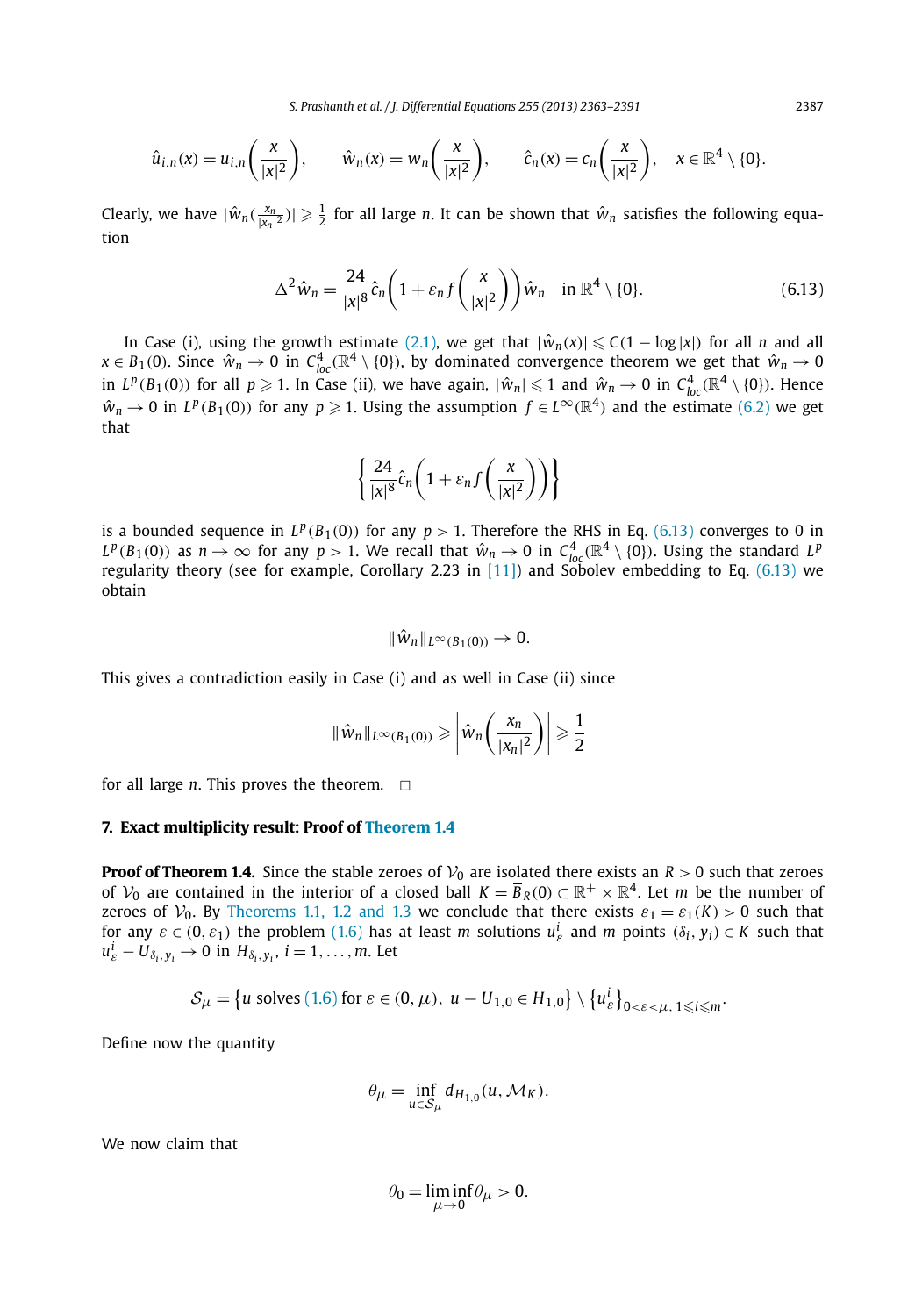If possible let  $\theta_0 = 0$ . Then we find sequences  $\{u_n\} \subset S_\mu$  and  $\{(\delta_n, y_n)\} \subset K$  such that  $\|u_n U_{\delta_n, y_n} \|_{H_{1,0}} \to 0$  as  $n \to \infty$ . Let  $(\delta_n, y_n) \to (\delta, y) \in K$ . This means that  $\{u_n\}$  is a sequence of solutions bifurcating from ( $\delta$ ,  $y$ ). By Theorem 1.2, we have that  $V_0(\delta, y) = 0$ . But the uniqueness result in Theorem 1.3 contradicts the fact that  $\{u_n\} \subset S_\mu$ . This proves the claim.

Therefore, we can choose  $\mu_0 > 0$  small such that  $\theta_\mu \geq \frac{\theta_0}{2}$  for all  $\mu < \mu_0$ . By Theorem 1.2, there exists some  $C > 0$  and  $\varepsilon_2 > 0$ ,

$$
d(u_{\varepsilon}^i, \mathcal{M}_K) \leqslant C\varepsilon, \quad i = 1, \ldots, m, \ \varepsilon \in (0, \varepsilon_2).
$$

The conclusion of the theorem now follows by taking  $\rho_0 = \frac{\theta_0}{2}$  and  $\varepsilon_0 = \min{\{\frac{\theta_0}{2C}, \mu_0, \varepsilon_2\}}$ .

# **8.** A concrete approach to finding stable zeroes of  $V_0$

Throughout this section we assume

(f1) 
$$
f \in C^1(\mathbb{R}^4) \cap L^\infty(\mathbb{R}^4).
$$

By a change of variable *J* can be written as

$$
J(\delta, \xi) = 16 \int_{\mathbb{R}^4} \frac{f(\delta x + \xi)}{(1 + |x|^2)^4} dx.
$$
 (8.1)

Let  $Crit(f)$ ,  $Crit(f)$  denote respectively the set of critical points of  $f$  and  $f$ . We have

$$
J(0,\xi) = 16f(\xi) \int_{\mathbb{R}^4} \frac{1}{(1+|x|^2)^4} dx.
$$
 (8.2)

Since  $\langle \nabla f(\xi), x \rangle$  is an odd function,

$$
D_{\delta} J(0,\xi) = \lim_{\delta \to 0} (D_{\delta} J)(\delta, \xi) = 16 \int_{\mathbb{R}^4} \frac{\langle \nabla f(\xi), x \rangle}{(1+|x|^2)^4} dx = 0.
$$
 (8.3)

Therefore we can extend  $J$  as an even function of  $\delta$  to  $\R\times \R^4.$  Without loss of generality we denote this function by *J*. Also

$$
\xi \in Crit(f) \Leftrightarrow (0,\xi) \in Crit(J).
$$

**Lemma 8.1.** *Assume the following conditions on f* :

(f2) *there exists*  $\rho > 0$  *such that*  $\langle \nabla f(x), x \rangle < 0$  for any  $|x| \geqslant \rho$ , (f3)  $\langle \nabla f(x), x \rangle \in L^1(\mathbb{R}^4)$ ,  $\int_{\mathbb{R}^4} \langle \nabla f(x), x \rangle dx < 0$ .

*Then, there exists*  $R > 0$  *such that* 

$$
\langle \nabla J(\delta, \xi), (\delta, \xi) \rangle < 0 \quad \text{whenever } \left| (\delta, \xi) \right| \ge R. \tag{8.4}
$$

**Proof.** See Lemma 3.3 in  $[1]$ .  $\Box$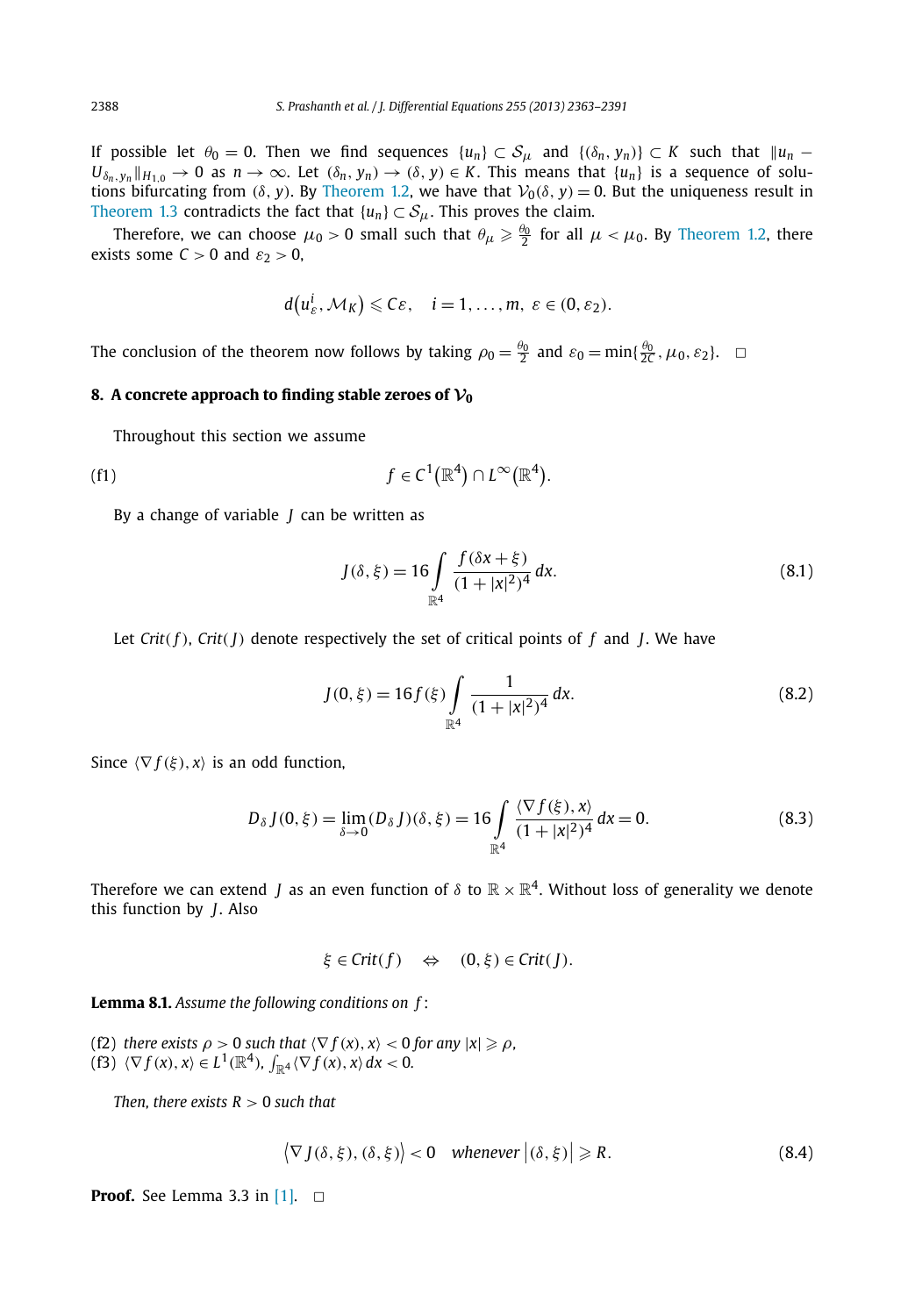We make the following assumption about the "shape" of *f* near a critical point.

- (f4)  $G$ iven  $\xi \in \text{Crit}(f)$ , suppose that there exists  $\beta_\xi = \beta > 1$  such that:
	- (i) If  $\beta\leqslant 4$ , there exist  $\mu>0$  and a map  $\hat{Q}_\xi:\R^4\to\R$  homogeneous of degree  $\beta$ , that is  $Q_\xi(\lambda y)=0$  $\lambda^{\beta}\mathsf{Q}_{\xi}(y)$  for all  $y\in\mathbb{R}^{4}$ , such that

$$
f(y) = f(\xi) + Q_{\xi}(y - \xi) + O(|y - \xi|^{\beta + \mu})
$$
 as  $y \to \xi$ .

(ii) *If*  $\beta > 4$ , we assume that  $f(y) = f(\xi) + O(|y - \xi|^{\beta})$  as  $y \to \xi$ .

**Lemma 8.2.** Let (f4) hold. Then, as  $\delta \rightarrow 0^+,$ 

$$
J(\delta, \xi) - J(0, \xi) = 16 \begin{cases} \delta^{\beta} (C_{\beta, \xi} + o_{\delta}(1)) & \text{if } \beta < 4, \\ \delta^4 \log \frac{1}{\delta} (C_{4, \xi} + o_{\delta}(1)) & \text{if } \beta = 4, \\ \delta^4 (C_{\beta, \xi} + o_{\delta}(1)) & \text{if } \beta > 4, \end{cases}
$$
 (8.5)

*where*

$$
C_{\beta,\xi} = \begin{cases} \int_0^\infty \frac{r^\beta dr}{(1+|x|^2)^4} \int_{\mathbb{S}^3} Q_\xi(\sigma) d\sigma & \text{if } \beta < 4, \\ \int_{\mathbb{S}^3} Q_\xi(\sigma) d\sigma & \text{if } \beta = 4, \\ \int_{\mathbb{R}^4} |y|^{-8} [f(y+\xi) - f(\xi)] dy & \text{if } \beta > 4. \end{cases}
$$
(8.6)

**Proof.** *Case*  $1 < \beta \leq 4$ : From (f4)(i) we can find a  $C > 0$  and  $0 < R < 1$  such that

$$
\left| f(\delta x + \xi) - f(\xi) - \delta^{\beta} |x|^{\beta} Q_{\xi} \left( \frac{x}{|x|} \right) \right| \leq C \left( \delta |x| \right)^{\beta + \mu}, \quad \forall |x| \leq \frac{R}{\delta}.
$$
 (8.7)

We remark that if  $\beta < 4$  we can choose  $0 < \tilde{\mu} < \mu$  small so that  $\beta + \tilde{\mu} < 4$ . Since  $R < 1$ , we see that (8.7) still holds with  $\tilde{\mu}$ , which we continue to denote by  $\mu$ . We now compute

$$
J(\delta, \xi) - J(0, \xi) = 16 \int_{\mathbb{R}^4} \frac{f(\delta x + \xi) - f(\xi)}{(1 + |x|^2)^4} dx
$$
  
=  $16 \int_{B_{\frac{R}{3}}(0)} \frac{f(\delta x + \xi) - f(\xi)}{(1 + |x|^2)^4} dx$   
+  $16 \int_{\mathbb{R}^4 \setminus B_{\frac{R}{3}}(0)} \frac{f(\delta x + \xi) - f(\xi)}{(1 + |x|^2)^4} dx$   
=  $I^{(1)}(\delta) + I^{(2)}(\delta)$ . (8.8)

We simply estimate

$$
\left|I^{(2)}(\delta)\right| \leqslant 16 \|f\|_{\infty} \int\limits_{\mathbb{R}^4 \setminus B_{\frac{R}{\delta}}(0)} \frac{1}{(1+|x|^2)^4} dx = O\left(\delta^4\right). \tag{8.9}
$$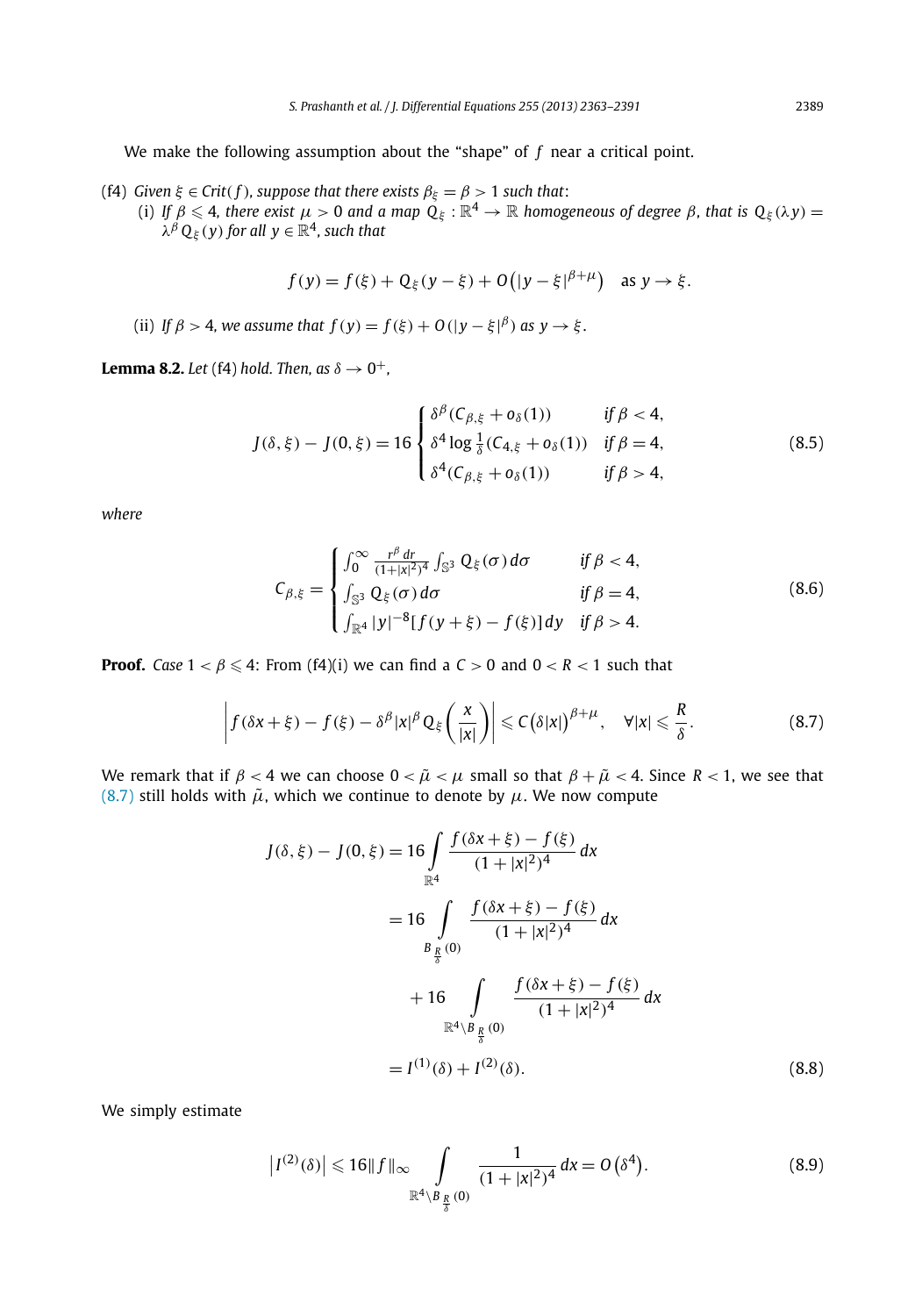Using  $(8.7)$  in the first integral  $I^{(1)}(\delta)$  we get

$$
\left| I^{(1)}(\delta) - 16\delta^{\beta} \int\limits_{B_{\frac{R}{\delta}}(0)} \frac{|x|^{\beta} Q_{\xi}(\frac{x}{|x|})}{(1+|x|^2)^4} dx \right| \leq C\delta^{\beta+\mu} \int\limits_{B_{\frac{R}{\delta}}(0)} \frac{|x|^{\beta+\mu}}{(1+|x|^2)^4} dx.
$$
 (8.10)

If  $\beta$  < 4 (hence  $\beta + \mu < 4$ ), the above inequality gives

$$
I^{(1)}(\delta) = 16\delta^{\beta} \int_{0}^{\infty} \frac{r^{\beta} dr}{(1+|x|^{2})^{4}} \int_{\mathbb{S}^{3}} Q_{\xi}(\sigma) d\sigma [1+O(\delta^{\mu})]. \tag{8.11}
$$

If  $\beta = 4$ , again from (8.10) we get

$$
I^{(1)}(\delta) = 16\delta^4 \log\left(\frac{1}{\delta}\right) \int_{\mathbb{S}^3} \mathbb{Q}_{\xi}(\sigma) d\sigma [1 + o_{\delta}(1)]. \tag{8.12}
$$

Putting together (8.9), (8.11) and (8.12) we complete the case  $\beta \le 4$ .

*Case*  $\beta$  > 4: Using (f4) and dominated convergence theorem,

$$
J(\delta,\xi) - J(0,\xi) = 16\delta^4 \int_{\mathbb{R}^4} |y|^{-8} (f(y+\xi) - f(\xi)) dy + o_\delta(1).
$$

This shows (8.5)–(8.6) for  $\beta > 1$ .  $\Box$ 

The proof of the following two results is a slight modification of Lemmas 3.6 and Lemma 3.8 respectively in [1].

**Corollary 8.1.** *Let*  $\xi \in \text{Crit}(f)$  *be isolated and assume that* f satisfies (f1)–(f4)*.* Suppose that  $C_{\beta,\xi} \neq 0$ *. Then q* = (0,ξ) *is an isolated critical point of J and*

$$
C_{\beta,\xi} > 0 \Rightarrow \deg_{loc}(\nabla J, q) = \deg_{loc}(\nabla f, \xi),
$$
  
\n $C_{\beta,\xi} < 0 \Rightarrow \deg_{loc}(\nabla J, q) = -\deg_{loc}(\nabla f, \xi).$ 

**Proposition 8.1.** *If f has finitely many critical points and satisfies*

(i) *assumptions* (f1)–(f4) *and at any*  $\xi \in Crit(f)$ *,* (ii)  $C_{\beta,\xi} \neq 0$  (*see* (8.6)), and (iii)  $\sum_{C_{\beta,\xi} < 0} deg_{loc}(\nabla f, \xi) \neq 1$ ,

*then the vector field* ∇ *J has a stable zero.*

**Remark 8.1.** We remark that the expression for  $C_{\beta, \xi}$  when  $\beta > 4$  depends on global behavior of *f*, in contrast to the expressions for  $C_{\beta,\xi}$  when  $\beta \leq 4$  which depend of "shape" of *f* near  $\xi$ . It is easy to see that if  $\xi$  is a point of global maximum (minimum) for  $f$ ,  $\beta = \beta_{\xi} > 4$ , then  $C_{\beta, \xi} < 0$  (respectively  $> 0$ ).

**Remark 8.2.** In fact, if  $Crit(f) \subset B_R(0)$  for some  $R > 0$  and for some  $\varepsilon$  suitably small we have  $\max_{x_1, x_2 \in B_R(0)} |f(x_1) - f(x_2)| < \varepsilon$  and  $\min_{\xi \in \text{Crit}(f)} |f(\xi)| > \frac{1}{\varepsilon}$ , then we can ensure that (ii) holds for all  $\xi \in Crit(f)$  with  $\beta = \beta_{\xi} > 4$  by letting *f* decay suitably outside the ball  $B_R(0)$ .